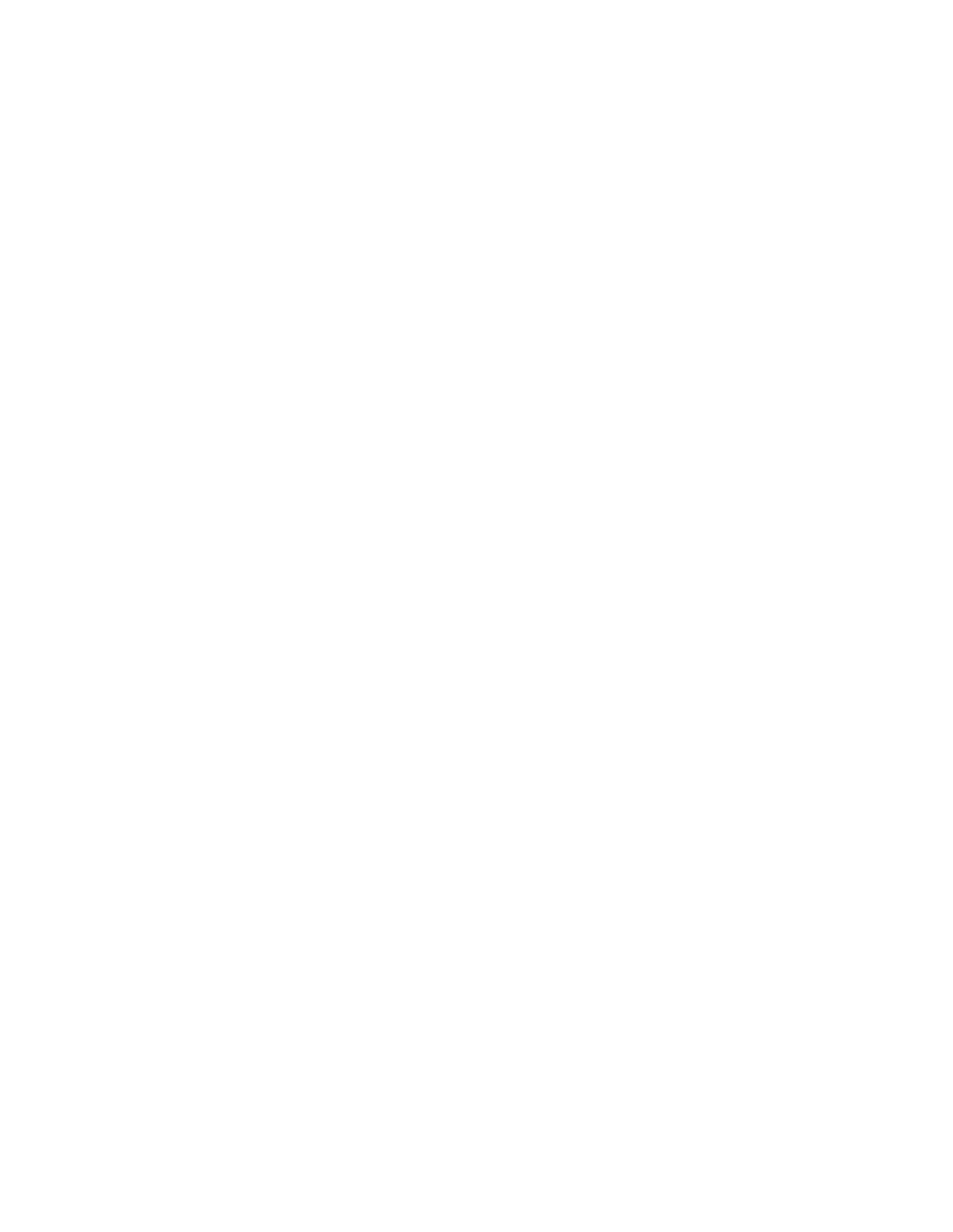### **INTRODUCTION to the** *Constitution for Synods*

The *Constitution for Synods*, like the other governing documents of this church, reflects the theology and polity of this church as it organizes itself to preach the gospel of Jesus Christ, share the sacraments, reach out to the neighbor with good news, and share the love of God in the world. Each expression of this church — churchwide, synod and congregation — is held together in a relationship of interdependence that encourages each to respond to its context. These documents also demonstrate our commitment to seeing ourselves with others as part of the one, holy, catholic, and apostolic Church. As such, the *Constitution for Synods* is deeply rooted in Scripture, the Lutheran Confessions, and the history of this church and its predecessors.

The *Constitution for Synods* was adopted by the Constituting Convention of the Evangelical Lutheran Church in America, as required by the *Constitution, Bylaws, and Continuing Resolutions of the Evangelical Lutheran Church in America*. This current edition of the *Constitution for Synods* contains changes adopted by all churchwide assemblies, including the fifteenth Churchwide Assembly in 2019. It is consistent with the requirements of the governing documents of the ELCA's churchwide organization, and it provides organizational flexibility to recognize local context.

➤ *Required provisions:* Sections of the *Constitution for Synods* marked by a dagger [†] are required provisions. These sections, including constitutional provisions and bylaws, must be used without alteration or amendment of the text in any manner (i.e., neither additions nor deletions are permissible). In accordance with provision †S18.11, amendments to required provisions in the *Constitution for Synods* passed by the Churchwide Assembly are automatically incorporated into the constitutions of individual synods upon formal certification by the secretary of this church. Because the secretary has provided such certification following the 2019 Churchwide Assembly, required provisions marked by a dagger [†] have been incorporated into synod constitutions.

➤ *Codification explanation:* The *Constitution for Synods*, like the *Constitution, Bylaws, and Continuing Resolutions of the Evangelical Lutheran Church in America* and the *Model Constitution for Congregations*, is organized into chapters by general subject matter and codified as (a) constitutional provisions, (b) bylaws, and (c) continuing resolutions. Each provision is preceded by a capital "S." If a provision is mandatory, it will be preceded by a dagger, "†S."

- a. Constitutional provisions are codified with two sets of numbers, preceded by an "S": the chapter number, followed by a period and a two-digit number. A period follows the two-digit number. Thus, one required constitutional provision related to "Conferences, Clusters, Coalitions, Area Subdivisions, and Networks" in Chapter 12 is codified as "†S12.01." In accordance with Chapter 18, titled "Amendments, Bylaws, and Continuing Resolutions," there are three types of constitutional provisions in each synod's constitution:
	- 1. Required constitutional provisions adopted by the Churchwide Assembly are designated by a dagger "†", as discussed above (†S18.11.);
	- 2. Recommended constitutional provisions adopted by the Churchwide Assembly may be adopted by majority vote at one meeting of the Synod Assembly (†S18.12.);
	- 3. Other constitutional provisions, including different versions of the recommended provisions referred to in the previous paragraph, may be initiated in and adopted by individual synods, but such provisions may not conflict with the *Constitution, Bylaws, and Continuing Resolutions of the Evangelical Lutheran Church in America*. Such synod constitutional amendments are adopted and become effective in accordance with†S18.13.
- b. Bylaws follow constitutional provisions to which they apply. They are not intended to be organized in a separate document at the end of the constitutional provisions. Bylaws are codified with three sets of numbers: the chapter number (preceded by an "S"), the related constitutional provision number, and a two-digit number. There are periods after the chapter number, after the reference to the constitutional provision, and after the bylaw number. Thus, a bylaw relating to synod networks would be codified as "S12.01.01." Although the *Constitution for Synods* contains some required bylaws, there is not a model set of bylaws or continuing resolutions because bylaws and continuing resolutions normally relate to specific practices and details of each synod's organization, operation, and life. Thus, each synod has discretion and may develop its own bylaws and continuing resolutions, including bylaws and continuing resolutions under required constitutional provisions, but no such bylaw or continuing resolution may conflict with constitutional provisions in the *Constitution for Synods*, mandatory synod bylaws, or with the *Constitution, Bylaws, and Continuing Resolutions of the Evangelical Lutheran Church in America*. Bylaws are adopted and amended in accordance with Chapter 18. Newly adopted bylaws or amendments to bylaws shall be reported to the secretary of this church.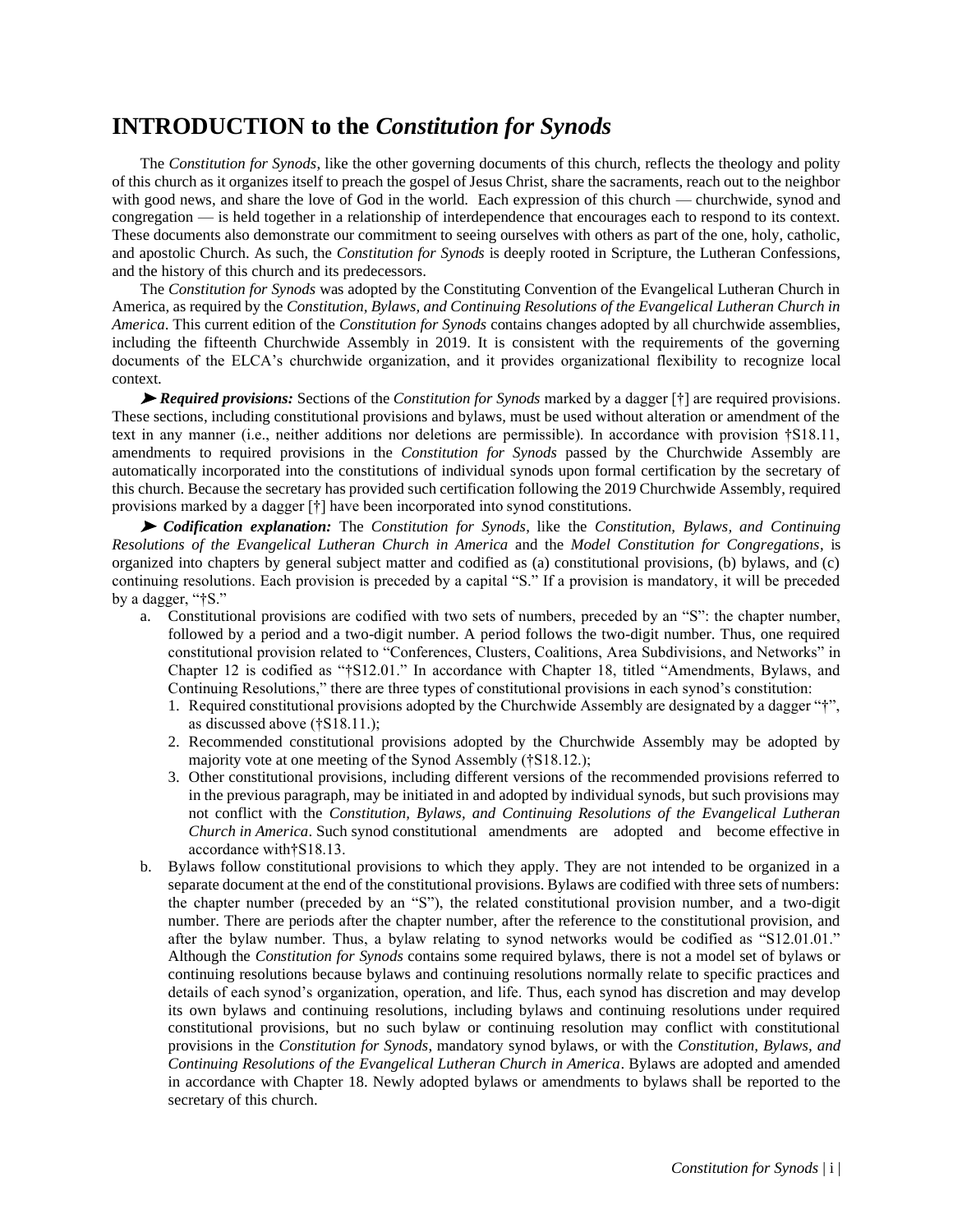c. Continuing resolutions are intended to provide descriptions of operational patterns and practices or of the ongoing responsibilities of committees or other units within the organizational structure of the synod. They follow the relevant constitutional provision or bylaw to which they refer. Continuing resolutions also are codified with three sets of numbers, except that the third set is preceded by a capital letter. Thus, a continuing resolution describing the contents of a Synod Council report to the Synod Assembly in Chapter 10 might be numbered "S10.03.A19." The initial numbers "S10.03" indicate that the continuing resolution relates to the designated constitutional provision, which in this case states that the functions of the Synod Council include providing a report to the regular meeting of the Synod Assembly. The final letter and numbers "A19" designate that this is the first continuing resolution "A" and the year that it was adopted, in this example 2019. Continuing resolutions are adopted and amended in accordance with Chapter 18. Unlike constitutional provisions and bylaws, continuing resolutions may be adopted either at a legally called and conducted meeting of the Synod Assembly (by a majority vote) or by the Synod Council (by a two-thirds vote). New continuing resolutions or amendments to existing continuing resolutions shall be reported to the secretary of this church.

➤ *Missing numbers:* You will notice that certain numbers are missing from the numbering sequence in some chapters. These omissions are intentional. For example, in some chapters the number ".10." and multiples thereof have been reserved for possible use as section headings in future editions.

➤ *Selection of options:* Alternatives are provided in some places within the *Constitution for Synods*. Alternatives are noted by brackets or blank lines. For example, constitutional provision †S8.51. allows synods to choose the length of terms for the vice president, secretary, and treasurer. The appropriate number of years should be filled in by each synod. In addition, †S8.51.c. provides that the treasurer may be elected by the Synod Assembly or appointed by the Synod Council. Each synod should select one of those options.

► *References to church:* In the governing documents, "Church" with a capital letter refers to the one, holy, catholic, and apostolic Church. The words "church" or "this church" in lower case letters refer to the Evangelical Lutheran Church in America.

➤ *Consultation and concluding comments:* In order to assist synods, the Office of the Secretary is available for consultation, both about potential amendments to the *Constitution for Synods* and about the review process for congregational constitutions. The important task of amending a constitution is challenging. It is, however, an essential endeavor that merits thoughtful work. In addressing the synod's constitutional responsibilities, may God grant you and your colleagues wisdom, discernment, and commitment to the unity of this church in faithful witness to our Lord and Savior, Jesus Christ.

> Secretary Wm Chris Boerger Evangelical Lutheran Church in America August 10, 2019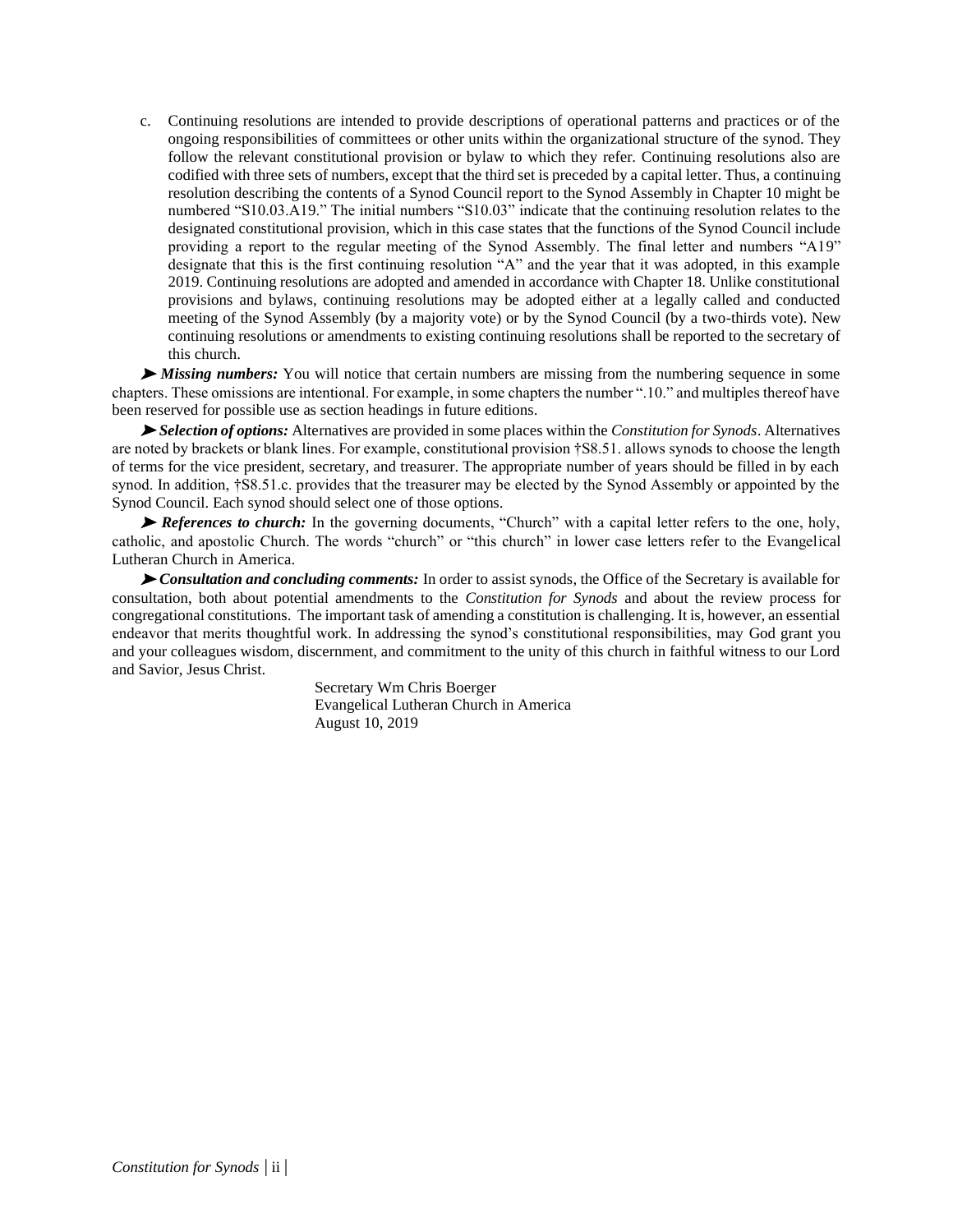### **CONSTITUTION FOR SYNODS**

#### **Chapter 1.**

#### **NAME AND INCORPORATION**

- **†S1.01.** The name of this synod, as determined by the Churchwide Assembly, shall be The North/West Lower Michigan Synod of the Evangelical Lutheran Church in America.
- **†S1.02.** For the purposes of this constitution and the accompanying bylaws, The North/West Lower Michigan Synod of the Evangelical Lutheran Church in America is hereafter designated as "this synod" or "the synod."
- **†S1.11.** This synod shall be incorporated. Amendments to the articles of incorporation of this synod shall be submitted to the Church Council for ratification before filing.
- S1.11.01. This synod shall maintain offices in the State of Michigan and in such other locations as the Synod Assembly may from time to time determine.
- **†S1.21.** The seal of this synod is a pair of concentric circles. The name of this Synod is printed in the outer circle of the seal. The inner circle contains the official logo of the Evangelical Lutheran Church in America with the year of the constituting convention.

#### **Chapter 2.**

#### **STATUS**

- **†S2.01.** This synod possesses the powers conferred upon it, and accepts the duties and responsibilities assigned to it, in the *Constitution, Bylaws, and Continuing Resolutions of the Evangelical Lutheran Church in America*, which are recognized as having governing force in the life of this synod.
- **†S2.02.** The name Evangelical Lutheran Church in America (ELCA or "this church") as used herein refers in general references to this whole church, including its three expressions: congregations, synods, and the churchwide organization. The name Evangelical Lutheran Church in America is also the name of the corporation of the churchwide organization to which specific references may be made herein.
- **†S2.03.** No provision of this constitution shall be inconsistent with the constitution and bylaws of this church.

#### **Chapter 3. TERRITORY**

- **†S3.01.** The territory of this synod, as determined by the Churchwide Assembly, shall be: the counties of Alcona, Allegan, Alpena, Antrim, Arenac, Barry, Bay, Benzie, Berrien, Branch, Calhoun, Cass, Charlevoix, Cheboygan, Clare, Clinton, Crawford, Eaton, Emmett, Gladwin, Grand Traverse, Gratiot, Hillsdale, Huron, Ingham, Ionia, Iosco, Isabella, Jackson, Kalamazoo, Kalkaska, Kent, Lake, Leelanau, Manistee, Mason, Mecosta, Midland, Missaukee, Montcalm, Montmorency, Muskegon, Newaygo, Oceana, Ogemaw, Osceola, Oscoda, Otsego, Ottawa, Presque Isle, Roscommon, St. Joseph, Saginaw, Sanilac, (except Trinity Lutheran Church of Brown City, Sanilac County), Shiawassee, Tuscola, Van Buren, Wexford in the state of MICHIGAN.
- **†S3.02.** "Determined by the Churchwide Assembly," as stipulated by †S3.01., is understood to include the reported changes in synod relationship made by any congregation in a border area agreed under ELCA bylaws 10.01.01. and 10.01.03.

#### **Chapter 4. CONFESSION OF FAITH**

- **†S4.01.** This synod confesses the Triune God, Father, Son, and Holy Spirit.
- **†S4.02.** This synod confesses Jesus Christ as Lord and Savior and the Gospel as the power of God for the salvation of all who believe.
	- a. Jesus Christ is the Word of God incarnate, through whom everything was made and through whose life, death, and resurrection God fashions a new creation.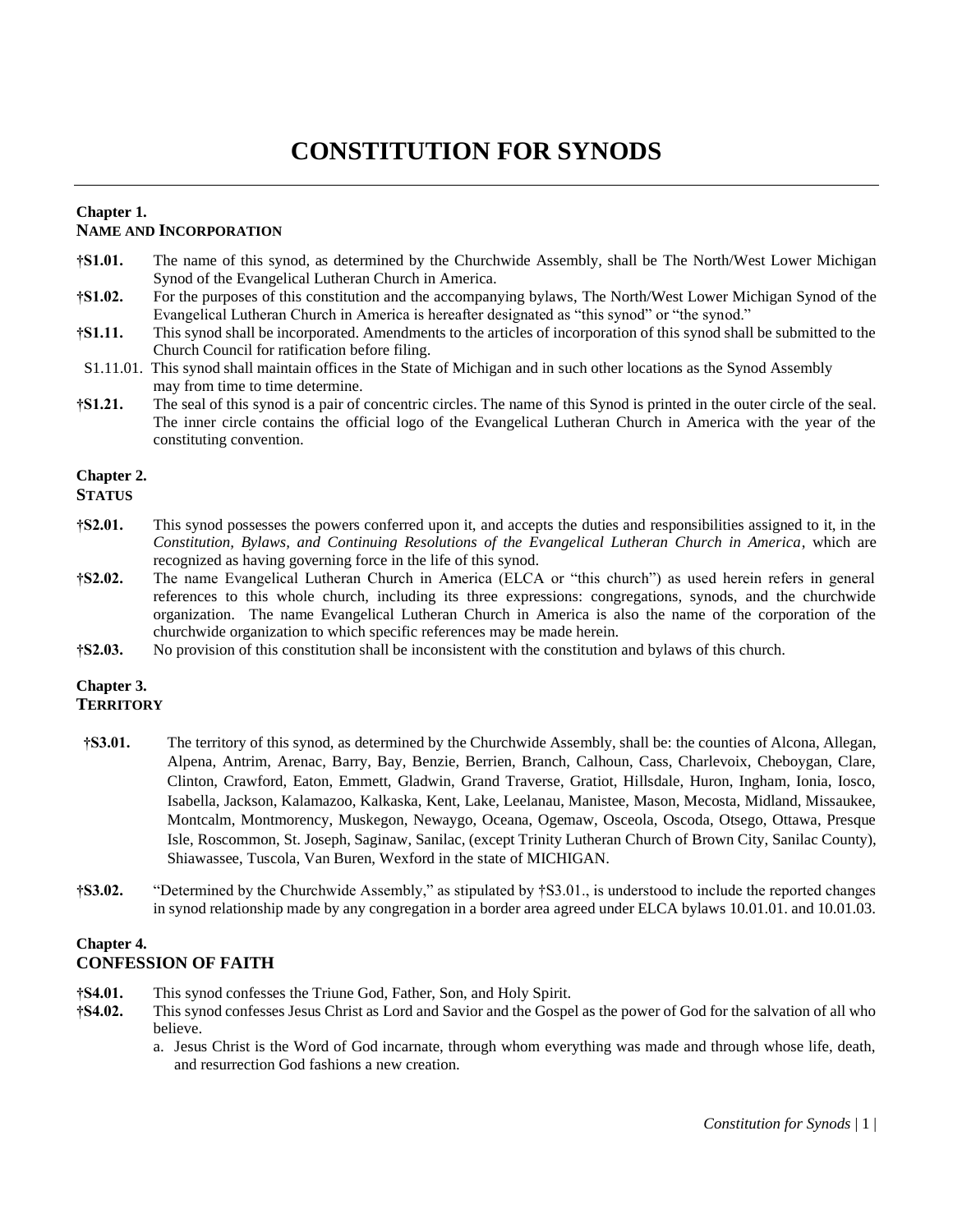- b. The proclamation of God's message to us as both Law and Gospel is the Word of God, revealing judgment and mercy through word and deed, beginning with the Word in creation, continuing in the history of Israel, and centering in all its fullness in the person and work of Jesus Christ.
- c. The canonical Scriptures of the Old and New Testaments are the written Word of God. Inspired by God's Spirit speaking through their authors, they record and announce God's revelation centering in Jesus Christ. Through them God's Spirit speaks to us to create and sustain Christian faith and fellowship for service in the world.
- **†S4.03.** This synod accepts the canonical Scriptures of the Old and New Testaments as the inspired Word of God and the authoritative source and norm of its proclamation, faith, and life.
- **†S4.04.** This synod accepts the Apostles', Nicene, and Athanasian Creeds as true declarations of the faith of this synod.
- **†S4.05.** This synod accepts the Unaltered Augsburg Confession as a true witness to the Gospel, acknowledging as one with it in faith and doctrine all churches that likewise accept the teachings of the Unaltered Augsburg Confession.
- **†S4.06.** This synod accepts the other confessional writings in the Book of Concord, namely, the Apology of the Augsburg Confession, the Smalcald Articles and the Treatise, the Small Catechism, the Large Catechism, and the Formula of Concord, as further valid interpretations of the faith of the Church.
- **†S4.07.** This synod confesses the Gospel, recorded in the Holy Scripture and confessed in the ecumenical creeds and Lutheran confessional writings, as the power of God to create and sustain the Church for God's mission in the world.

#### **Chapter 5.**

#### **NATURE OF THE CHURCH**

- **†S5.01.** All power in the Church belongs to our Lord Jesus Christ, its head. All actions of this synod are to be carried out under his rule and authority.
- **†S5.02.** This church confesses the one, holy, catholic, and apostolic Church and is resolved to serve Christian unity throughout the world.
- **†S5.03.** The Church exists both as an inclusive fellowship and as local congregations gathered for worship and Christian service. Congregations find their fulfillment in the universal community of the Church, and the universal Church exists in and through congregations. This church, therefore, derives its character and powers both from the sanction and representation of its congregations and from its inherent nature as an expression of the broader fellowship of the faithful. In length, it acknowledges itself to be in the historic continuity of the communion of saints; in breadth, it expresses the fellowship of believers and congregations in our day.
- **†S5.04.** This church, inspired and led by the Holy Spirit, participates in The Lutheran World Federation as a global communion of churches, engaging in faithful witness to the gospel of Jesus Christ and in service for the sake of God's mission in the world.

#### **Chapter 6.**

#### **STATEMENT OF PURPOSE**

- **†S6.01.** The Church is a people created by God in Christ, empowered by the Holy Spirit, called and sent to bear witness to God's creative, redeeming, and sanctifying activity in the world.
- **†S6.02.** To participate in God's mission, this synod as a part of the Church shall:
	- a. Proclaim God's saving Gospel of justification by grace for Christ's sake through faith alone, according to the apostolic witness in the Holy Scripture, preserving and transmitting the Gospel faithfully to future generations.
	- b. Carry out Christ's Great Commission by reaching out to all people to bring them to faith in Christ and by doing all ministry with a global awareness consistent with the understanding of God as Creator, Redeemer, and Sanctifier of all.
	- c. Serve in response to God's love to meet human needs, caring for the sick and the aged, advocating dignity and justice for all people, working for peace and reconciliation among the nations, and standing with the poor and powerless and committing itself to their needs.
	- d. Worship God in proclamation of the Word and administration of the sacraments and through lives of prayer, praise, thanksgiving, witness, and service.
	- e. Nurture its members in the Word of God so as to grow in faith and hope and love, to see daily life as the primary setting for the exercise of their Christian calling, and to use the gifts of the Spirit for their life together and for their calling in the world.
	- f. Manifest the unity given to the people of God by living together in the love of Christ and by joining with other Christians in prayer and action to express and preserve the unity which the Spirit gives.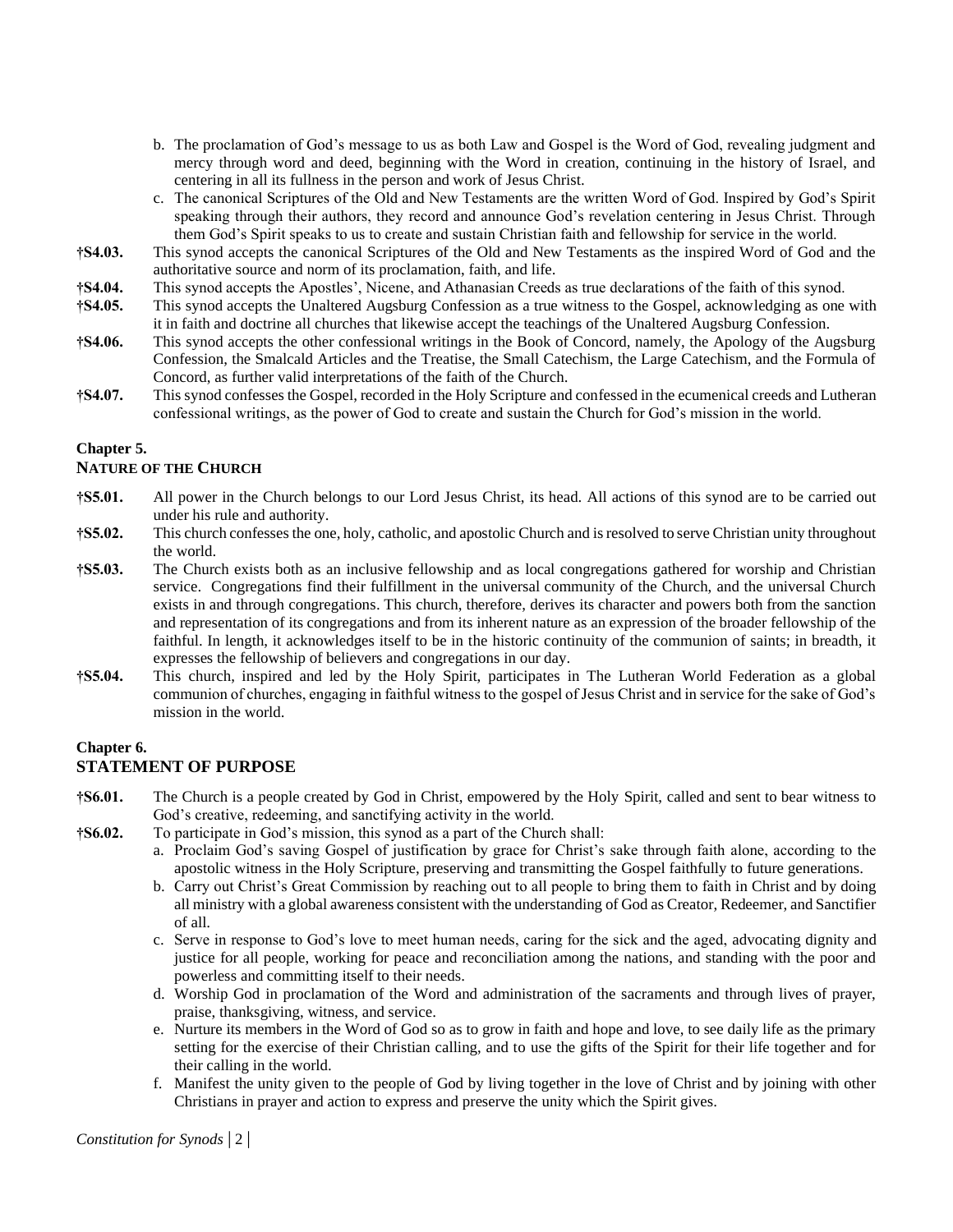- **†S6.03.** This synod, in cooperation with the churchwide organization, shall bear primary responsibility for the oversight of the life and mission of this church in its territory. In fulfillment of this role and consistent with policies and procedures of this church, the synod shall:
	- a. Provide for pastoral care of congregations and rostered ministers in the synod;
	- b. Plan for, facilitate, and nurture the mission of this church through congregations;
	- c. Strengthen interdependent relationships among congregations, synods, and the churchwide organization, and foster relationships with agencies and institutions affiliated with or related to this church as well as ecumenical partners.
	- d. Interpret the work of this church to congregations and to the public on the territory of the synod.
- **†S6.03.01.** The responsibilities of the synod include the following:
	- a. providing for pastoral care of congregations, ministers of Word and Sacrament, and ministers of Word and Service in the synod, including:
		- 1) approving candidates for the ministry of Word and Sacrament in cooperation with the appropriate seminaries of this church, which may be done through multi-synod committees;
		- 2) authorizing ordinations and ordaining ministers of Word and Sacrament on behalf of this church;
		- 3) approving ministers of Word and Service, which may be done through multi-synod committees;
		- 4) authorizing ordinations and ordaining ministers of Word and Service on behalf of this church; and
		- 5) consulting in the call process for rostered ministers.
	- b. providing for leadership recruitment, preparation, and support in accordance with churchwide standards and policies, including:
		- 1) nurturing and supporting congregations and lay leaders;
		- 2) seeking and recruiting qualified candidates for the rostered ministries of this church;
		- 3) making provision for pastoral care, call review, and guidance;
		- 4) encouraging and supporting persons on the rosters of this church in stewardship of their abilities, care of self, and pursuit of continuing education to undergird their effectiveness of service; and
		- 5) supporting recruitment of leaders for this church's colleges, universities, seminaries, and social ministry organizations.
	- c. providing for discipline of congregations, ministers of Word and Sacrament, and ministers of Word and Service; as well as for termination of call, appointment, adjudication, and appeals consistent with Chapter 20 of this church's constitution.
	- d. providing for archives in conjunction with other synods.
- **†S6.03.02.** In planning for, facilitating, and nurturing the mission of this church through congregations, the responsibilities of the synod include the following:
	- a. developing of new ministries, redevelopment of existing ministries, and support and assistance in the conclusion, if necessary, of a particular ministry;
	- b. leading and encouraging of congregations in their evangelism efforts;
	- c. assisting members of its congregations in carrying out their ministries in the world;
	- d. encouraging congregations to respond to human need, work for justice and peace, care for the sick and the suffering, and participate responsibly in society;
	- e. providing resources for congregational life;
	- f. grouping congregations in conferences, clusters, coalitions, or other area subdivisions for mission purposes.
- **†S6.03.03.** In strengthening interdependent relationships among congregations, synods, and the churchwide organization, and in fostering relationships with agencies and institutions affiliated with or related to this church as well as with ecumenical partners, the responsibilities of the synod include the following:
	- a. promoting interdependent relationships among congregations, synods, and the churchwide organization, and entering into relationships with other synods in the region;
	- b. fostering organizations for youth, women, and men, and organizations for language or ethnic communities;
	- c. developing relationships with social ministry organizations and ministries, participating in their mission planning, and providing supportive funding;
	- d. supporting relationships with and providing supportive funding on behalf of colleges, universities, and campus ministries;
	- e. maintaining relationships with and providing supportive funding on behalf of seminaries and continuing education centers;
	- f. fostering supporting relationships with camps and other outdoor ministries;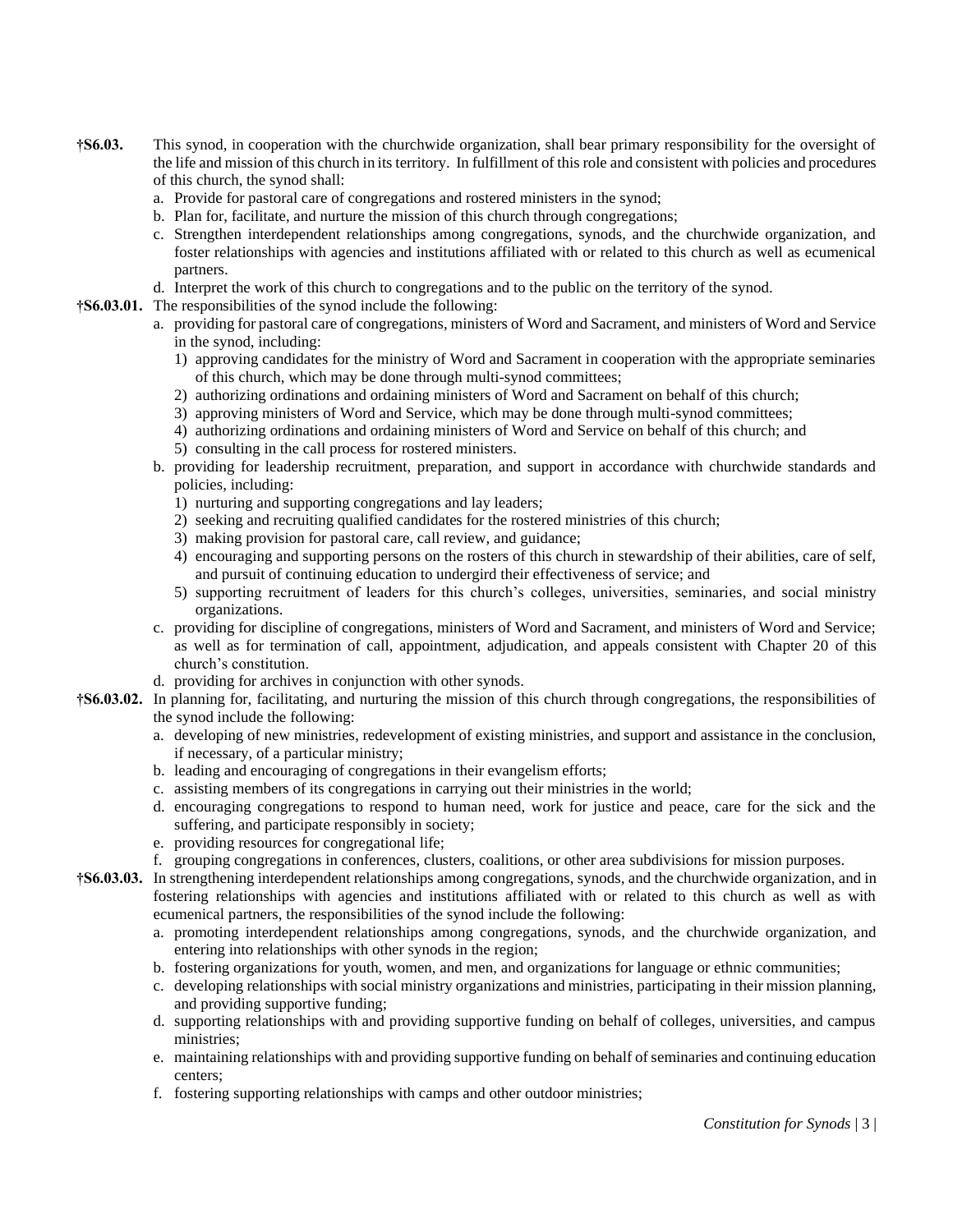- g. fostering supporting relationships with preschools, elementary schools, and secondary schools operated by congregations of the synod;
- h. fostering relationships with ecumenical and global companions;
- i. cooperating with other synods and the churchwide organization in creating, using, and supporting regions to carry out those functions of the synod which can best be done cooperatively with other synods and the churchwide organization.
- **†S6.03.04.** In interpreting the work of this church on the territory of the synod, the responsibilities of the synod include the following:
	- a. encouraging financial support for the work of this church by individuals and congregations;
	- b. participating in churchwide programs;
	- c. interpreting social statements in a manner consistent with the interpretation given by the churchwide unit or office which assisted in the development of the statement, and suggestion of social study issues;
	- d. providing ecumenical guidance and encouragement.
- **†S6.04.** Except as otherwise provided in this constitution and bylaws, the Synod Council shall establish processes that will ensure that at least 60 percent of the members of the synod assemblies, councils, committees, boards, and other organizational units shall be laypersons; and that at least 45 percent of the lay members of assemblies, councils, committees, boards, or other organizational units shall be women and at least 45 percent shall be men; and that, where possible, the representation of ministers of Word and Sacrament shall include both men and women. This synod shall establish processes that will enable it to reach a minimum goal that 10 percent of its assemblies, councils, committees, boards, or other organizational units be persons of color and/or persons whose primary language is other than English.
- **†S6.04.01.** It is the goal of this synod that 10 percent of the membership of synod assemblies, councils, committees, boards and/or other organizational units be persons of color and/or persons whose primary language is other than English.
- **†S6.04.02.** It is the goal of this synod that at least 10 percent of the voting members of the Synod Assembly, Synod Council, committees, and organizational units of this synod be youth and young adults. The Synod Council shall establish a plan for implementing this goal. For purposes of the constitution, bylaws, and continuing resolutions of this synod, the term "youth" means a voting member of a congregation who has not reached the age of 18 at the time of election or appointment for service. The term "young adult" means a voting member of a congregation between the ages of 18 and 30 at the time of election or appointment for service.
- **†S6.05.** Each assembly, council, committee, board, commission, task force, or other body of this synod or any synod units shall be conclusively presumed to have been properly constituted, and neither the method of selection nor the composition of any such assembly, council, committee, board, commission, task force, or other body may be challenged in a court of law by any person or be used as the basis of a challenge in a court of law to the validity or effect of any action taken or authorized by any such assembly, council, committee, board, commission, task force, or other body.
- **†S6.06.** References herein to the nature of the relationship between the three expressions of this church—congregations, synods, and the churchwide organization—as being interdependent or as being in a partnership relationship describe the mutual responsibility of these expressions in God's mission and the fulfillment of the purposes of this church as described in this chapter, and do not imply or describe the creation of partnerships, co-ventures, agencies, or other legal relationships recognized in civil law.

#### **Chapter 7. SYNOD ASSEMBLY**

- **†S7.01.** This synod shall have a Synod Assembly, which shall be its highest legislative authority. The powers of the Synod Assembly are limited only by the provisions in the Articles of Incorporation, this constitution and bylaws, the assembly's own resolutions, and the constitutions and bylaws of the Evangelical Lutheran Church in America.
- S7.01.01 Committees for each Synod Assembly shall be appointed by the Synod Council in accordance with the criteria established by \*S6.04. of the synod constitution, as follows:
	- a. Credentials Committee. This committee shall determine the eligibility of the members of the Synod Assembly.
	- b. Reference and Resolutions Committee. This committee shall receive resolutions and memorials to Churchwide, assure that such resolutions and memorials are in accordance with approved standard format, ascertain that the author/signatory or an authorized representative of such will be present on the floor of the Synod Assembly to present and defend the resolution or memorial, and recommend the placement of resolutions on the agenda for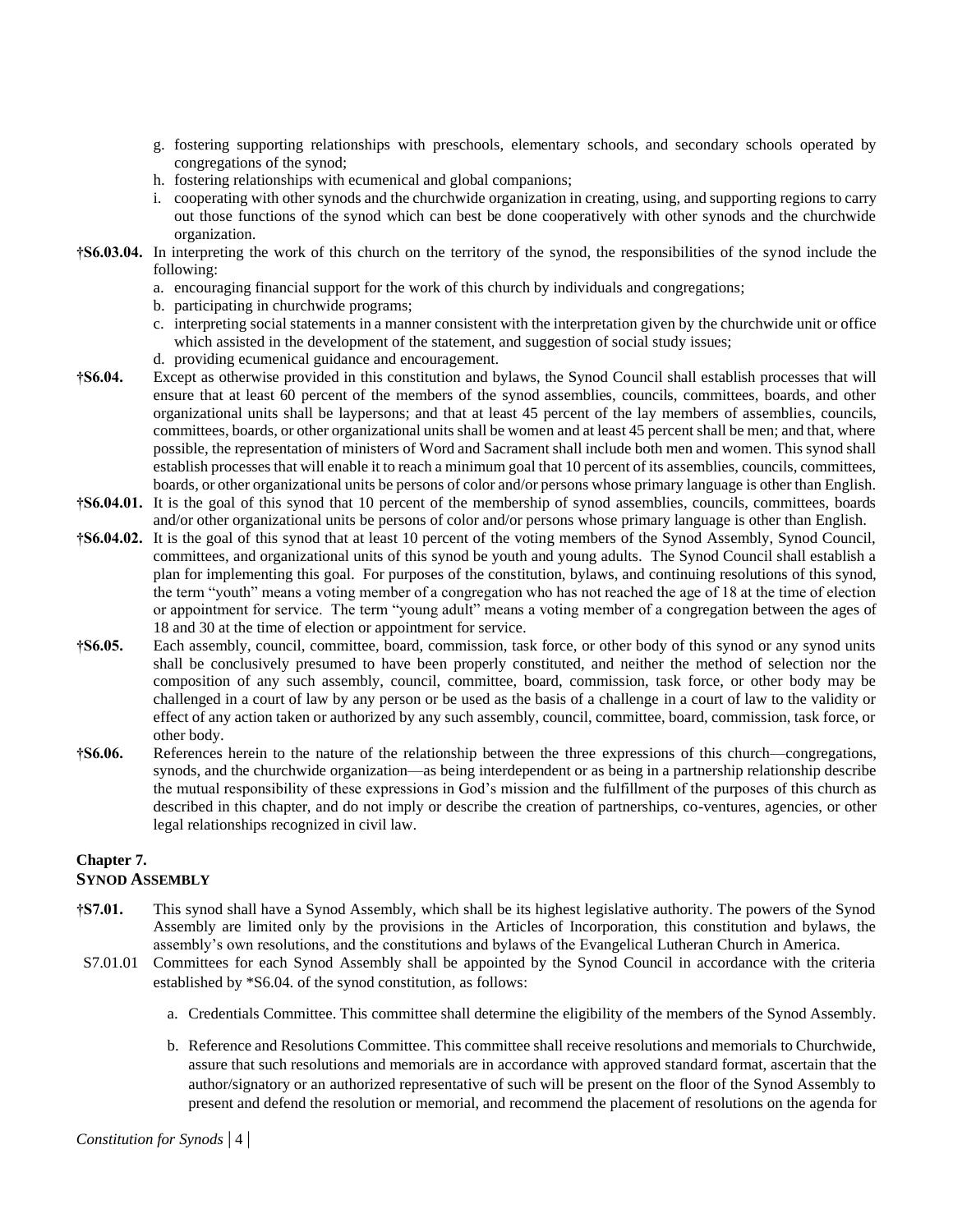action by the Synod Assembly. It shall review other items submitted which are not germane to items contained in the adopted agenda of the Synod Assembly. Having reviewed resolution, memorials and other items for format compliance, the committee shall have such distributed to the members of the Synod Assembly along with committee recommendations at least one session prior to the session that they are to be acted upon. No resolution that contradicts or violates required provisions of the current synod or congregation constitutions shall be brought before the Assembly.

- c. Elections Committee. This committee shall prepare, distribute, collect and count ballots of all elections and shall announce the results to the Synod Assembly. The members shall be appointed from congregations local to the Synod Assembly meeting place and be supervised by a voting member or members of the Synod Assembly.
- S7.01.A19 Resolutions presented to the Reference and Resolution Committee for referral to the Synod Assembly for action shall be supported by at least 25 Confirmed members of the North/West Lower Michigan Synod whose signatures appear on the resolution as submitted.
- **†S7.11.** A regular meeting of the Synod Assembly shall be held at least triennially.
- S7.11.A17 Synod Council Officers, members of the Synod Council, voting members of the Churchwide Assembly, members of the Consultation Committee, members of the Committee on Discipline, and members of any Evangelical Lutheran Church in America related institutions of higher learning who are elected by the Synod Assembly shall be elected at the appropriate regular meeting and such other business transacted as may come before the Assembly.
- **S7.11.01.** The time and place of the North/West Lower Michigan Synod Assembly shall be determined by the Synod Council. The time and place for the next regular assembly shall normally be announced 12 months prior to the assembly.
- S7.11.02. The Synod Assembly shall elect, in accord with ELCA churchwide bylaw 12.41.11, one voting member of the Churchwide Assembly for every six thousand (6,000) baptized members in this synod. Each voting member so elected shall be a voting member of a congregation of this synod. In addition, the Synod Assembly shall elect one voting member for every fifty (50) congregations in this synod. The synod bishop, who is ex officio a member of the Churchwide Assembly, shall be included in the number of voting members so determined.
- S7.11.03. The vice-president of this synod shall be a voting member of the Churchwide Assembly, maintaining the provisions of S7.11.02. Should the vice-president be unable to attend a Churchwide Assembly, the Executive Committee may select a substitute from among its members and reserve one position of the voting members from this synod for this substitute.
- **S7.12.** Special meetings of the Synod Assembly may be called by the bishop with the consent of the Synod Council, and shall be called by the bishop at the request of one-fifth of the voting members of the Synod Assembly.
	- a. The notice of each special meeting shall define the purpose for which it is to be held. The scope of actions to be taken at such a special meeting shall be limited to the subject matter(s) described in the notice.
	- b. If the special meeting of the Synod Assembly is required for the purpose of electing a successor bishop because of death, resignation, or inability to serve, the special meeting shall be called by the Synod Council after consultation with the presiding bishop of the Evangelical Lutheran Church in America.
- **S7.13.** Notice of the time and place of all meetings of the Synod Assembly shall be given by the secretary of this synod.
- S7.13.01. All meetings of the Synod Assembly shall be held at the office of the synod in the State of Michigan or at such other place as shall be determined by the Synod Council and stated in the notice of meeting.
- S7.13.02. Written notice of the time, place and purpose of a meeting of the Synod Assembly shall be posted on the synod website and emailed to every congregation, rostered leader and lay voting member-elect not less than ten (10) days nor more than sixty (60) days before the date of the meeting. The time and place for the next regular Assembly meeting normally shall be announced at the preceding meeting.
- S7.13.03. At least twenty (20) days prior to a regular Synod Assembly the secretary shall prepare a pre-Assembly report for distribution to each voting member-elect by posting the report on the synod website and emailing a copy to every congregation, rostered leader and lay voting member-elect registered as of the date of posting.
- S7.13.04. The pre-Assembly report shall include agenda, reports and resolutions referred by the secretary, Synod Council or voting member-elect; reports of recommendations regarding these resolutions by appropriate synod committees together with the original motion or resolution by quotation or by reference to published reports; and the proposed program for the Synod Assembly.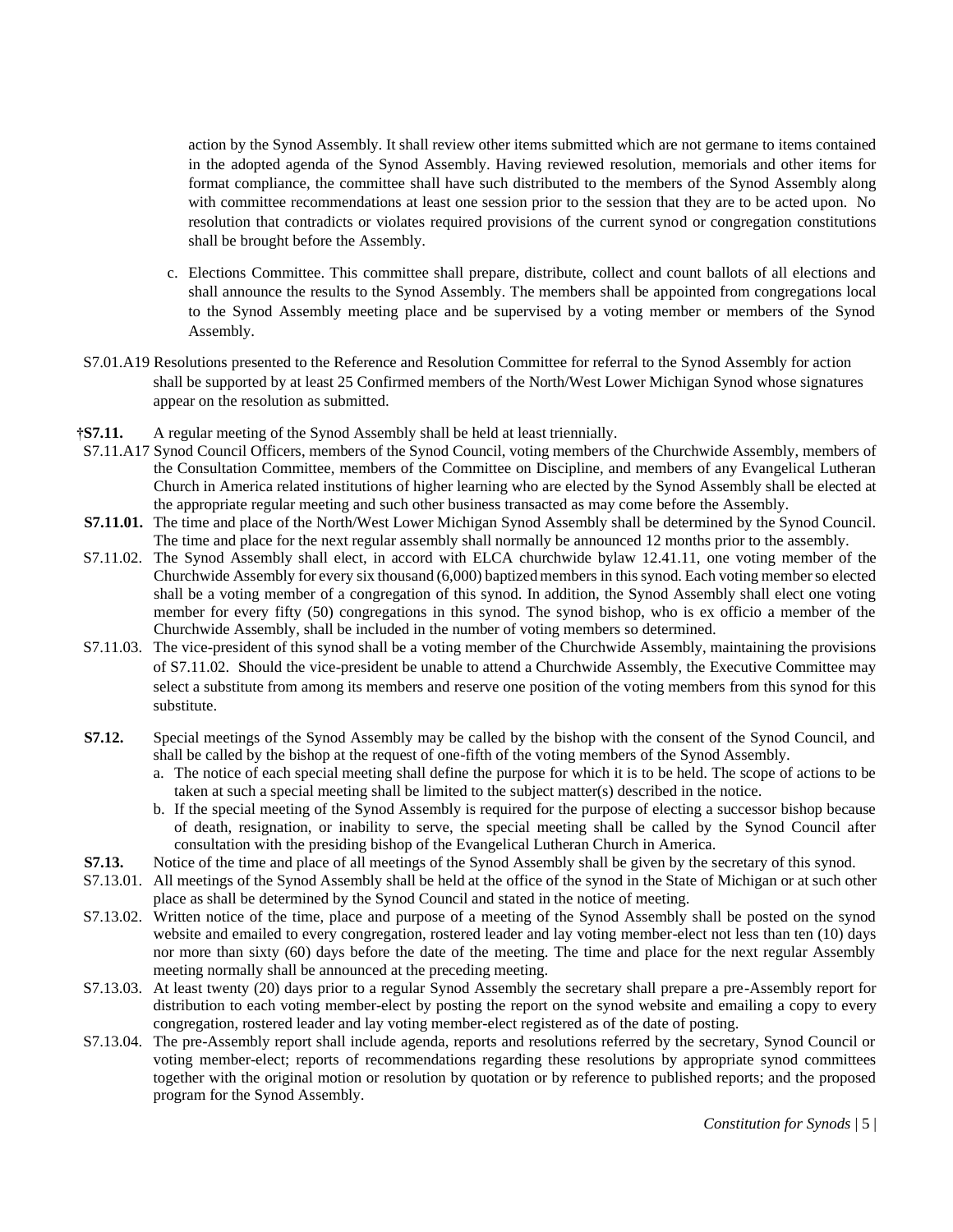- S7.13.05. It shall be the responsibility of each congregation, rostered leader and lay voting member to notify the synod secretary of any changes in email address or, in the event a congregation, rostered leader or lay voting member has no email address, to notify the synod secretary of a post office address for receipt of notices and materials related to the Synod Assembly.
- **S7.14.** One-half of the members of the Synod Assembly shall constitute a quorum.<br>S7.14.01. If a quorum is not present at a meeting of the Synod Assembly, those ve
- If a quorum is not present at a meeting of the Synod Assembly, those voting members present may adjourn the meeting to another time and place, provided that only those persons eligible to vote at the original meeting may vote at the rescheduled meeting.
- S7.14.02. The bishop shall call meetings of the Synod Assembly to order, and shall act as chair of such meetings. The secretary of the synod shall act as secretary of all meetings of the Synod Assembly; but in the absence of the secretary, the chair may appoint any person to act as secretary of the meeting.
- S7.14.03. The arrangements for agenda, program, and worship shall be under the supervision of the bishop and the Synod Council.
- **†S7.21.** The membership of the Synod Assembly, of which at least 60 percent of the voting membership shall be composed of laypersons, shall be constituted as follows:
	- a. All ministers of Word and Sacrament under call on the roster of this synod in attendance at the Synod Assembly shall be voting members.
	- b. All ministers of Word and Service, under call, on the roster of this synod shall be voting members in the Synod Assembly.
	- c. A minimum of one lay member elected by each congregation with fewer than 175 baptized members and a minimum of two lay members elected by each congregation with 175 or more baptized members related to this synod, typically one of whom shall be a man and one of whom shall be a woman, shall be voting members. The Synod Council shall establish a formula to provide additional lay representation from congregations on the basis of the number of baptized members in the congregation. The Synod Council shall seek to ensure that at least 45 percent of the lay members of the assembly shall be women and at least 45 percent shall be men.
	- d. Voting membership shall include the officers of this synod.
- S7.21.A17 In order to implement bylaw \*S6.04.02., each congregation with fewer than 1000 baptized members may elect one additional voting member who is a youth or young person. A congregation with more than 1000 baptized members may elect two additional voting members who are youth or young adults, one of whom shall be female and one of whom shall be male.
- S7.21.A19 Additional voting members from congregations shall be apportioned according to the baptized membership on the statistical report for that calendar year (1000-1500: one additional voting member; 1501-2000: two additional voting members; 2001 or more: three additional voting members). These additional voting members shall be equally divided between female and male, except odd-numbered voting members, if any, may be either male or female.
- **†S7.21.01.** Voting members shall begin serving with the opening of a regular Synod Assembly and shall continue serving until voting members are seated at the next regular Synod Assembly.
- **†S7.21.02.** If a special Synod Assembly is called and voting members at the previous assembly are unable to serve as voting members, where permitted by state law, the congregation through the Congregation Council may elect new members who shall continue to serve until the next Synod Assembly.
- **S7.22.** This synod may establish processes that permit retired rostered ministers, or those granted disability status, or on leave from call, on the roster of the synod to serve as voting members of the Synod Assembly, consistent with †S7.21. If the synod does not establish processes to permit the rostered ministers specified above to serve as voting members, they shall have voice but not vote in the meetings of the Synod Assembly.
- S7.22.A19 All retired rostered leaders of this synod, in attendance at the Synod Assembly, shall be voting members as long as the distribution is consistent with \*S7.21.
- **†S7.23.** The presiding bishop of the Evangelical Lutheran Church in America and such other official representatives of the churchwide organization as may be designated by the presiding bishop, shall have voice but not vote in the meetings of the Synod Assembly. Like privileges shall be accorded to those additional persons whom the Synod Assembly or the Synod Council shall from time to time designate.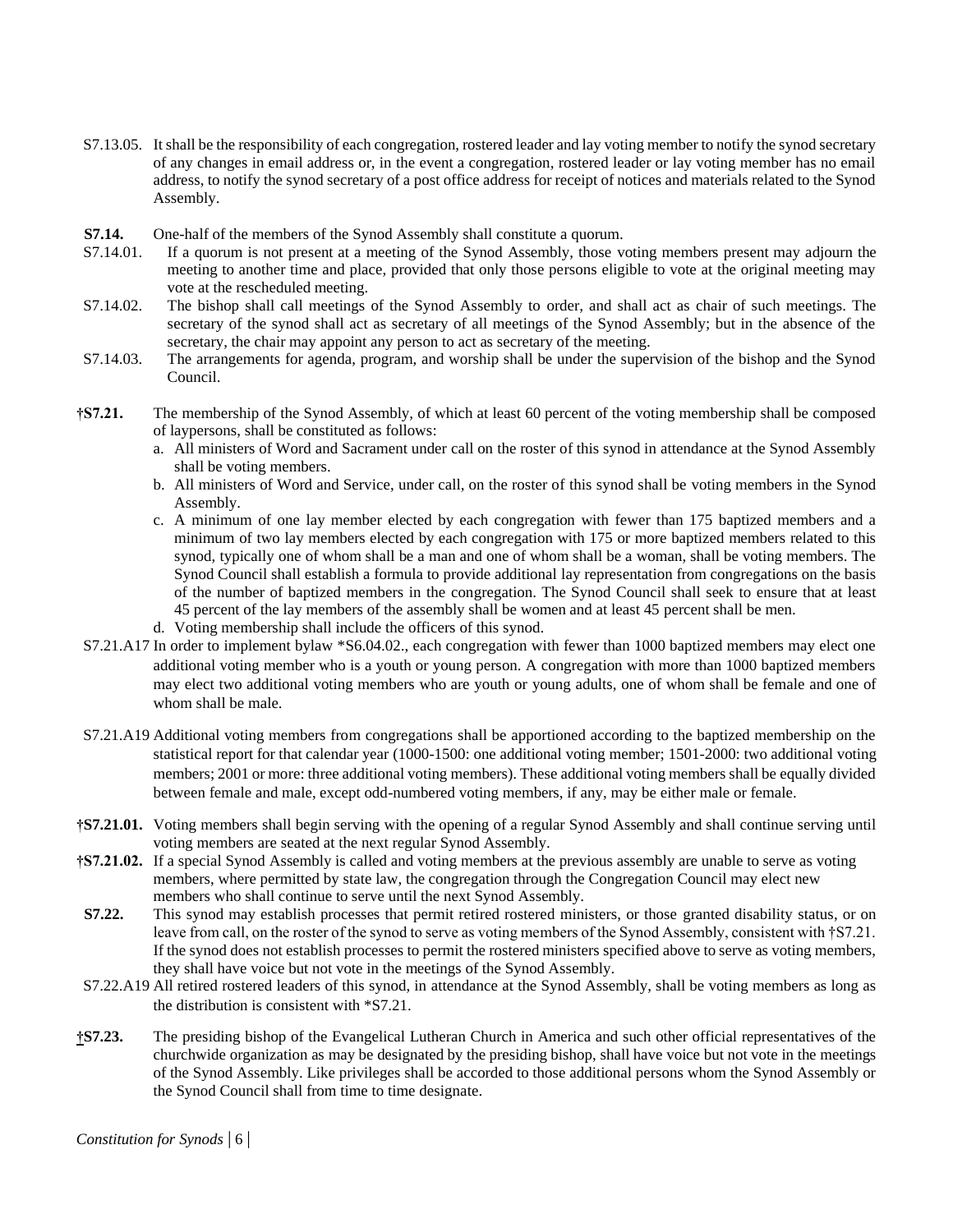- **S7.24.** Ministers under call on the rosters of this synod shall remain as members of the Synod Assembly so long as they remain under call and so long as their names appear on the rosters of this synod. Lay members of the Synod Assembly representing congregations shall continue as such until replaced by the election of new members or until they have been disqualified by termination of membership. Normally, congregations will hold elections prior to each regular meeting of the Synod Assembly.
- **†S7.25.** Except as otherwise provided in this constitution or in the *Constitution, Bylaws, and Continuing Resolutions of the Evangelical Lutheran Church in America,* each voting member of the Synod Assembly shall be a voting member of a congregation of this synod.
- **S7.26.** This synod may establish processes through the Synod Council that permit representatives of authorized worshiping communities of the synod, which have been authorized under ELCA bylaw 10.01.04., to serve as voting members of the Synod Assembly, consistent with †S7.21.
- **S7.27.** This synod may establish processes through the Synod Council to grant a minister of Word and Sacrament from a church body with which a relationship of full communion has been declared and established by the Churchwide Assembly of the Evangelical Lutheran Church in America the privilege of both voice and vote in the Synod Assembly during the period of that minister's service in a congregation of this church.
- **S7.28.** Duly elected voting members of the Synod Council who are not otherwise voting members of the Synod Assembly under †S7.21. shall be granted the privilege of both voice and vote as members of the Synod Assembly.
- **†S7.31.** Proxy and absentee voting shall not be permitted in the transaction of any business of the Synod Assembly.
- **S7.32.** *Robert's Rules of Order*, latest edition, shall govern parliamentary procedure of the Synod Assembly, unless otherwise ordered by the assembly.
- **S7.33.** "*Ex officio*" as used herein means membership with full rights of voice and vote unless otherwise expressly limited.

#### **Chapter 8. OFFICERS**

**†S8.01.** The officers of this synod shall be a bishop, a vice president, a secretary, and a treasurer.

#### **S8.10. Bishop**

- **†S8.11.** The bishop shall be elected by the Synod Assembly. The bishop shall be a minister of Word and Sacrament of the Evangelical Lutheran Church in America.
- **S8.11.01.** When authorized by the Synod Council in order to address special circumstances, the synod bishop may be compensated as an employee or contractor for specified services to another expression of this church. Such an arrangement may be terminated by the Synod Assembly or Synod Council if determined to be detrimental to the function of the office or if the special circumstances no longer apply.
- **†S8.12.** As this synod's pastor, the bishop shall:
	- a. Preach, teach, and administer the sacraments in accord with the Confession of Faith of this church.
	- b. Have primary responsibility for the ministry of Word and Sacrament in this synod and its congregations, providing pastoral care and leadership for this synod, its congregations, its ministers of Word and Sacrament, and its ministers of Word and Service.
	- c. Exercise solely this church's power to ordain (or provide for the ordination by another synod bishop of) approved candidates who have received and accepted a properly issued, duly attested letter of call for the office of ministry of Word and Sacrament (and as provided in the bylaws of the Evangelical Lutheran Church in America).
	- d. Ordain (or provide for the ordination of) approved candidates who have received and accepted a properly issued, duly attested letter of call for service as ministers of Word and Service of this church.
	- e. Attest letters of call for persons called to serve congregations in the synod, letters of call for persons called by the Synod Council, and letters of call for persons on the rosters of this synod called by the Church Council.
	- f. Install (or provide for the installation of) rostered ministers whose calls the bishop has attested.
	- g. Exercise leadership in the mission of this church and in so doing:
		- 1) Interpret and advocate the mission and theology of the whole church;
		- 2) Lead in fostering support for and commitment to the mission of this church within this synod;
		- 3) Coordinate the use of the resources available to this synod as it seeks to promote the health of this church's life and witness in the areas served by this synod;
		- 4) Submit a report to each regular meeting of the Synod Assembly concerning the synod's life and work; and
		- 5) Advise and counsel this synod's related institutions and organizations.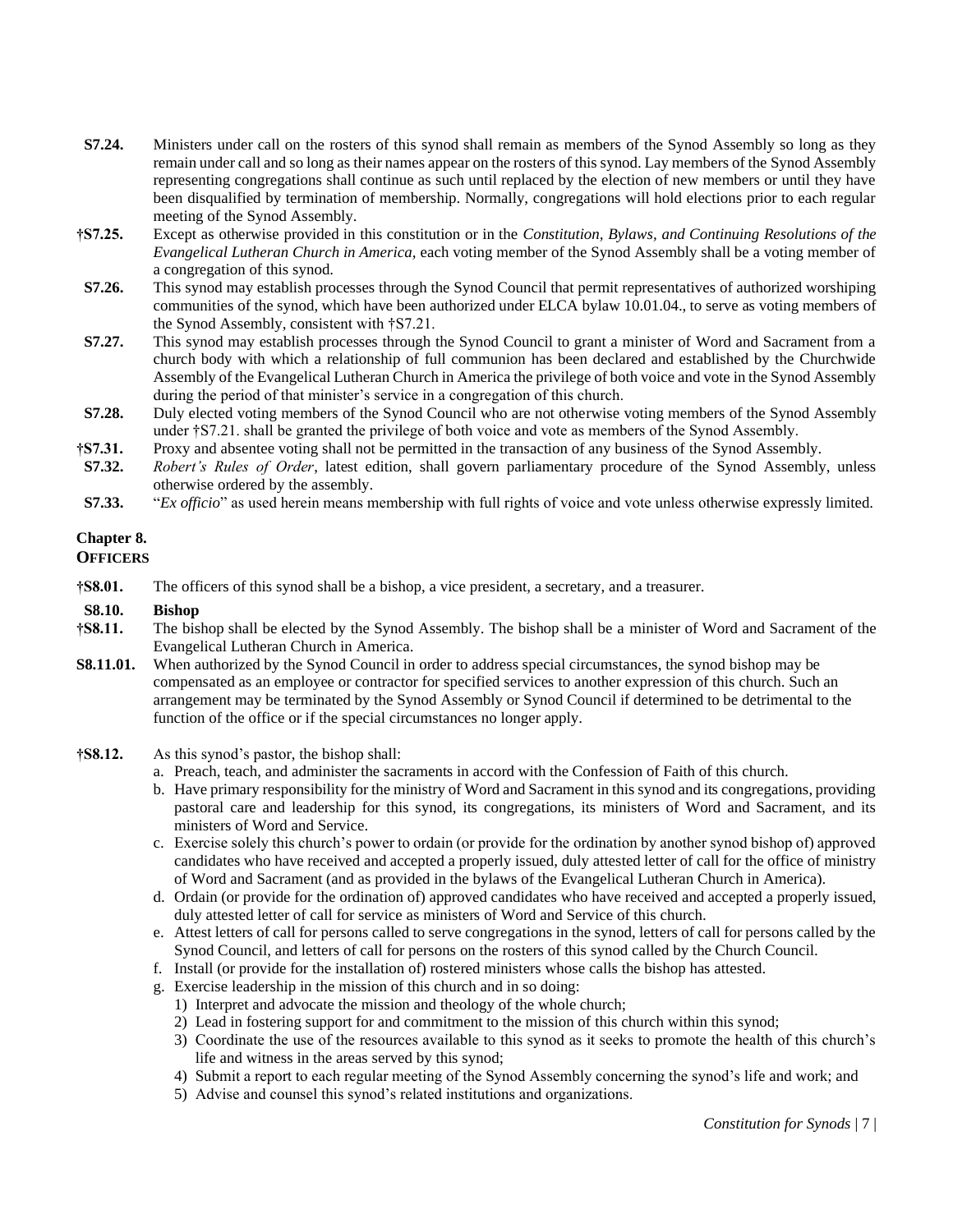- h. Practice leadership in strengthening the unity of the Church and in so doing:
	- 1) Exercise oversight of the preaching, teaching, and administration of the sacraments within this synod in accord with the Confession of Faith of this church;
	- 2) Be responsible for administering the constitutionally established processes for the resolution of controversies and for the discipline of rostered ministers and congregations of this synod;
	- 3) Be the chief ecumenical officer of this synod;
	- 4) Be a member of the Conference of Bishops and consult regularly with other synod bishops;
	- 5) Foster awareness of other churches throughout the Lutheran world communion and, where appropriate, engage in contact with leaders of those churches;
	- 6) Cultivate communion in faith and mission with appropriate Christian judicatory leaders functioning within the territory of this synod; and
	- 7) Be *ex officio* a member of the Churchwide Assembly.
- i. Oversee and administer the work of this synod and in so doing:
	- 1) Serve as the president of the synod corporation and be the chief executive and administrative officer of this synod, who is authorized and empowered, in the name of this synod, to sign deeds or other instruments and to affix the seal of this synod;
	- 2) Preside at all meetings of the Synod Assembly and provide for the preparation of the agenda for the Synod Assembly, Synod Council, and the council's Executive Committee;
	- 3) Ensure that the constitution and bylaws of the synod and of the churchwide organization are duly observed within this synod, and that the actions of the synod in conformity therewith are carried into effect;
	- 4) Exercise supervision over the work of the other officers;
	- 5) Coordinate the work of all synod staff members;
	- 6) Appoint all committees for which provision is not otherwise made;
	- 7) Be a member of all committees and any other organizational units of the synod, except as otherwise provided in this constitution;
	- 8) Provide for preparation and maintenance of synod rosters containing the names and addresses of all rostered ministers of this synod and a record of the calls under which they are serving or the date on which their retired or disability status took effect;
	- 9) Annually bring to the attention of the Synod Council the names of all rostered ministers on leave from call or engaged in approved graduate study in conformity with the constitution, bylaws, and continuing resolutions of this church and pursuant to prior action of this synod through the Synod Council;
	- 10) Provide for prompt reporting to the secretary of this church of:
		- a) additions to and subtractions from the rosters of this synod;
		- b) the issuance of certificates of transfer for rostered ministers in good standing who have received and accepted a properly issued, duly attested, regular letter of call under the jurisdiction of another synod; and c) the entrance of the names of such persons for whom proper certificates of transfer have been received;
	- 11) Provide for preparation and maintenance of a roster of the congregations of this synod and the names of the laypersons who have been elected to represent them; and
	- 12) Appoint a statistician of the synod, who shall secure the parochial reports of the congregations and make the reports available to the secretary of this church for collation, analysis, and distribution of the statistical summaries to this synod and the other synods of this church.
- **†S8.13.** The synod bishop may appoint an attorney, admitted to the bar within the territory of the synod or the state where the synod is located, to be Synod Attorney. The appointment must be approved by the Synod Council and reported to the Synod Assembly and to the secretary of this church. The appointment continues until resignation or until a successor is appointed. The Synod Attorney provides legal advice and counsel to the synod officers and the Synod Council. The Synod Attorney is expected to be familiar with the governing documents and policies of the synod and, as necessary, to attend meetings of the Synod Council. The Synod Attorney serves without salary but may be retained and compensated for specific legal services requested by the synod.
- **S8.14.** The synod bishop may have such assistants as this synod shall from time to time authorize.
- **†S8.15.** The presiding bishop of this church, or the appointee of the presiding bishop, shall install into office, in accord with the policy and approved rite of this church, each newly elected synod bishop.

#### **†S8.16. Conflicts of Interest**

- **†S8.16.01.** The following procedures shall govern matters of potential conflicts of interest for synod bishops:
	- a. Whenever a synod bishop determines that a matter of the kind described in †S8.16.01.b. may require his or her determination or action with respect to a related individual as defined in †S8.16.01.c., the synod bishop shall

*Constitution for Synods* | 8 |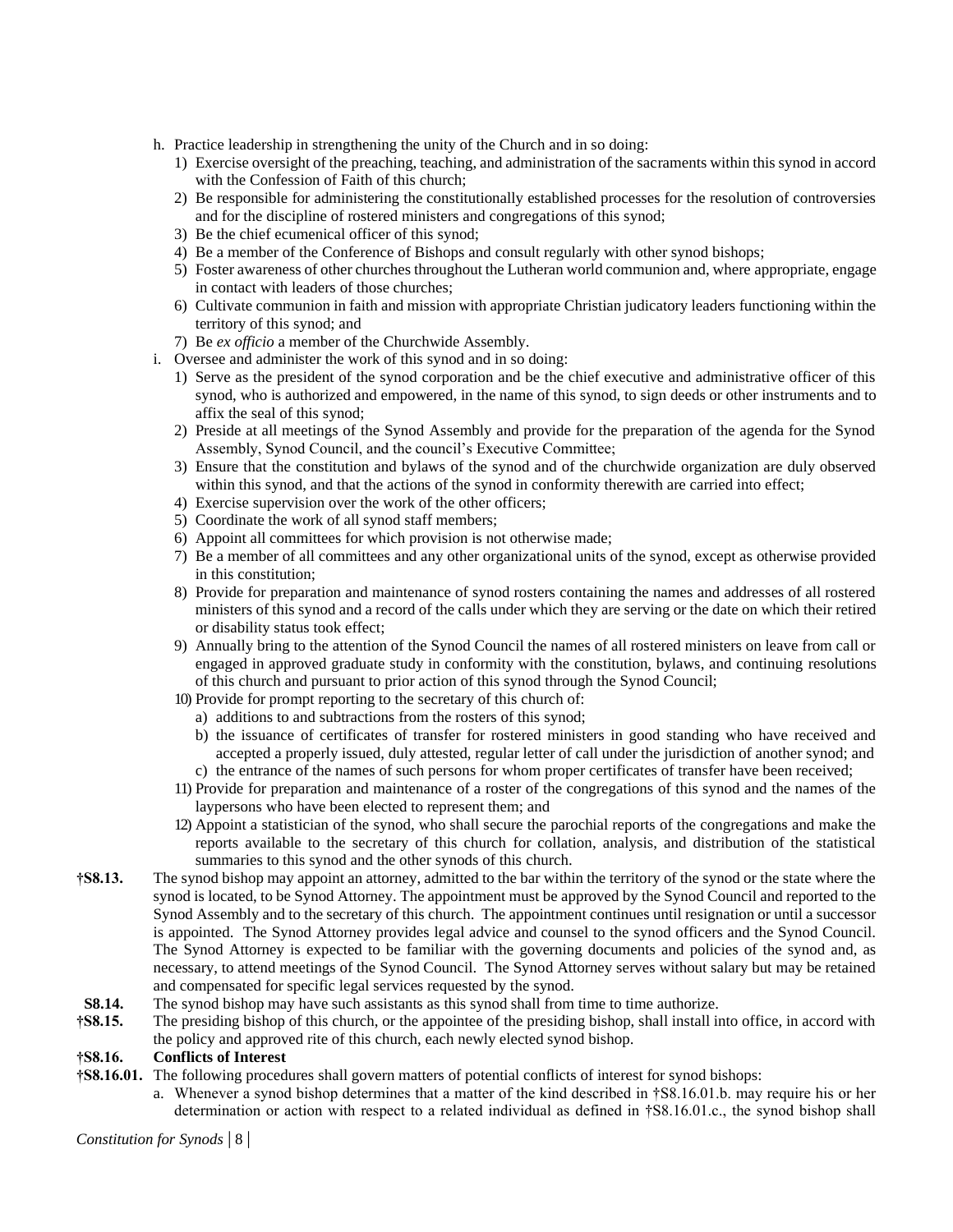withdraw from personal involvement in such matter and shall so notify the presiding bishop. The presiding bishop shall then appoint another synod bishop from the same region to handle the matter to conclusion. In dealing with such matter, the appointed bishop shall exercise all of the functions and authority to the same extent as if the appointed bishop were the elected bishop of the withdrawing bishop's synod.

- b. Matters include any proceedings under Chapter 20, proceedings under provision 7.46. of the *Constitution, Bylaws, and Continuing Resolutions of the Evangelical Lutheran Church in America* (†S14.18.), candidacy, reinstatement, and similar matters where determinations or actions by the synod bishop could change, limit, restrict, approve, authorize, or deny the related individual's ministry on one of the official rosters of this church.
- c. A related individual is one who, with respect to the synod bishop, is a spouse, parent, son, daughter, sibling, uncle, aunt, niece, nephew, grandparent, grandchild, including corresponding members of blended families and in-laws (parent, son, daughter, or sibling of a spouse, spouse of a sibling, or the parent or sibling of the spouse of a sibling).

#### **S8.20. Vice President**

- **†S8.21.** The vice president shall be elected by the Synod Assembly. The vice president shall be a layperson. The vice president shall be a voting member of a congregation of this synod. The vice president shall not receive a salary for the performance of the duties of the office.
- **S8.22.** The vice president shall chair the Synod Council.
- **†S8.23.** In the event of the death, resignation, or disability of the bishop, the vice president, after consultation with the presiding bishop of the Evangelical Lutheran Church in America, shall convene the Synod Council to arrange for the conduct of the duties of the bishop until a new bishop shall be elected or, in the case of temporary disability, until the bishop resumes full performance of the duties of the office.

#### **S8.30. Secretary**

**†S8.31.** The secretary shall be elected by the Synod Assembly. The secretary shall be a voting member of a congregation of this synod. The secretary may be either a layperson or a rostered minister.

#### **†S8.32.** The secretary shall:

- a. Keep the minutes of all meetings of the Synod Assembly and Synod Council, be responsible for the printing and distribution of such minutes, and perform such other duties as this synod may from time to time direct.
- b. Be authorized and empowered, in the name of this synod, to attest all instruments which require the same, and which are signed and sealed by the bishop.
- c. In consultation with the bishop, classify and arrange all important papers and documents and deposit them in the archives of this synod.
- d. Submit to the secretary of this church at least nine months before each regular Churchwide Assembly a certified list of the voting members elected by the Synod Assembly.
- S8.32.01. The secretary shall also keep the meeting minutes of the Synod Executive Committee.
- S8.32.02. The secretary of the synod shall take minutes of all proceedings of the Synod Assembly and shall prepare these minutes for review by the Executive Committee and for approval by the Synod Council, and shall present all resolutions adopted at a Synod Assembly to the Synod Council for disposition and implementation.

#### **S8.40. Treasurer**

- **†S8.41.** The treasurer may be elected by the Synod Assembly or may be appointed by the Synod Council. The treasurer shall be a voting member of a congregation of this synod. The treasurer may be either a layperson or a rostered minister.
- S8.41.01 The Synod Assembly or Synod Council shall be responsible for the election or appointment of an individual who is highly qualified, experienced and skilled in fiscal and investment matters.
- S8.41.02 The treasurer shall not receive a salary for the performance of the duties of the office.
- **S8.42.** The treasurer shall provide and be accountable for:
	- a. Management of the monies and accounts of this synod, its deeds, mortgages, contracts, evidences of claims and revenues, and trust funds, holding the same at all times subject to the order of this synod.
	- b. Investment of funds upon the authorization of the Synod Council.
	- c. Receipt and acknowledgment of offerings, contributions, and bequests made to this synod, collecting interest and income from its invested funds, and paying regular appropriations and orders on the several accounts as approved and directed by the Synod Council. The treasurer shall transmit each month to the treasurer of the Evangelical Lutheran Church in America the funds received by this synod for the general work of this church.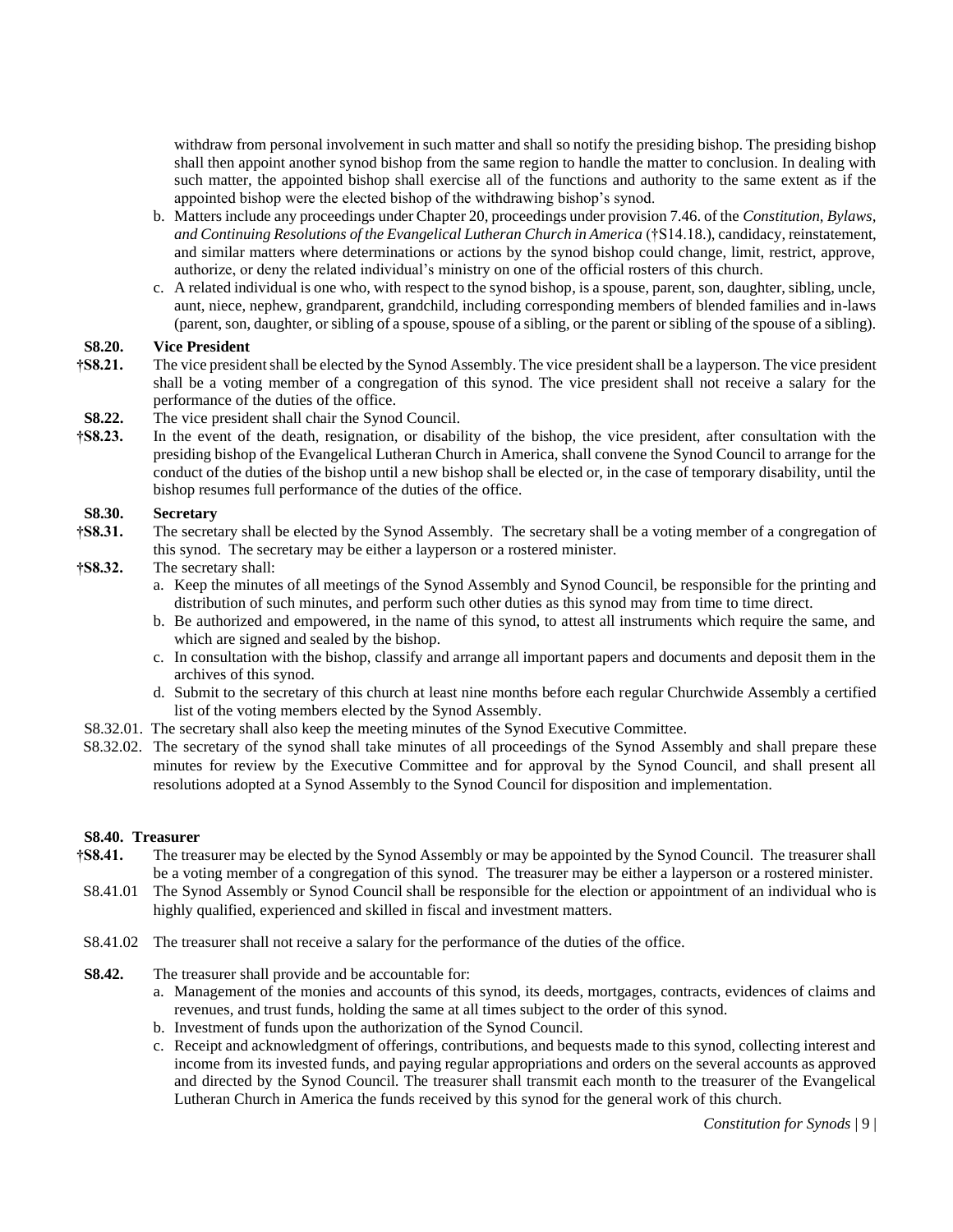- d. Maintenance of a regular account with each congregation of this synod and informing the congregation, at least quarterly, of the status of this account.
- e. Rendering at each regular meeting of the Synod Assembly a full, detailed, and duly audited report of receipts and disbursements in the several accounts of this synod for the preceding fiscal year, together with the tabulation, for record and publication in the minutes, of the contributions from the congregations.
- f. Obtaining a fidelity bond in the amount determined by the Synod Council for persons handling synod funds, which bond shall be in the custody of the secretary. The premium for the bond shall be paid by this synod. Fidelity coverage provided by the Evangelical Lutheran Church in America shall be deemed a fulfillment of this requirement.

#### **S8.50. General Provisions**

- **†S8.51.** The terms of office of the officers of this synod shall be as follows:
	- a. The bishop of this synod shall be elected to a term of six years and may be re-elected.
		- b. The vice president and secretary of this synod shall be elected to a term of four (4) years and may be re-elected. The officer shall serve until his or her successor takes office.
		- c. The treasurer of this synod shall be elected or appointed to a 4-year term and may be re-elected or reappointed. The treasurer shall serve until his or her successor takes office.
- S8.51.02 The normal terms of office of the Secretary and the Vice President shall not begin and end in the same calendar year; therefore, these terms shall not end at the same Synod Assembly.
- **S8.52.** The terms of the officers shall begin on the first day of the September following election or, in special circumstances, at a time designated by the Synod Council.
- **†S8.53.** Each officer shall be a voting member in a congregation of this synod, except that the bishop need not be a member of a congregation of this synod at the time of election.
- **†S8.54.** Should the bishop die, resign, or be unable to serve, the vice president, after consultation with the presiding bishop of the Evangelical Lutheran Church in America, shall convene the Synod Council to arrange for the appropriate care of the responsibilities of the bishop until an election of a new bishop can be held or, in the case of temporary disability, until the bishop is able to serve again. Such arrangements may include the appointment by the Synod Council of an interim bishop, who during the vacancy or period of disability shall possess all of the powers and authority of a regularly elected bishop. The term of the successor bishop, elected by the next Synod Assembly or a special meeting of the Synod Assembly called for the purpose of election, shall be six years with the subsequent election to take place at the Synod Assembly closest to the expiration of such a term and with the starting date of a successor term to be governed by constitutional provision S8.52.
- **S8.55.** Should the vice president, secretary, or treasurer die, resign, or be unable to serve, the bishop, with the approval of the Executive Committee of the Synod Council, shall arrange for the appropriate care of the responsibilities of the officer until an election of a new officer can be held or, in the case of temporary disability, until the officer is able to serve again. The term of the successor officer, elected by the next Synod Assembly, shall be the unfulfilled term of the previously elected officer. If the treasurer is appointed by the Synod Council, the Synod Council shall appoint a new treasurer to a 4 **-** year term.
- **†S8.56.** The Executive Committee of the Synod Council shall determine whether an officer is unable to serve; the officer may appeal the decision of the Executive Committee by requesting a hearing before the Synod Council. A meeting to determine the ability of an officer to serve shall be called upon the request of at least three members of the Executive Committee and prior written notice of the meeting shall be given to the officer in question at least 10 calendar days prior to the meeting.
- **†S8.57.** The recall or dismissal of an officer and the vacating of office may be effected for willful disregard or violation of the constitutions, bylaws, and continuing resolutions of this church; for such physical or mental disability as renders the officer incapable of performing the duties of office; or for such conduct as would subject the officer to disciplinary action as a rostered minister or as a member of a congregation of this church.
	- a. Proceedings for the recall or dismissal of a synod bishop shall be instituted by written petition by:
		- 1) the Synod Council on an affirmative vote of at least two-thirds of its elected members present and voting;
		- 2) the Synod Assembly on an affirmative vote of at least two-thirds of its members present and voting;
		- 3) at least 10 synod bishops; or
		- 4) the presiding bishop of this church.
	- b. Proceedings for the recall or dismissal of an officer of a synod, other than the synod bishop, shall be instituted by written petition by:
		- 1) the Synod Council on an affirmative vote of at least two-thirds of its elected members present and voting;

*Constitution for Synods* | 10 |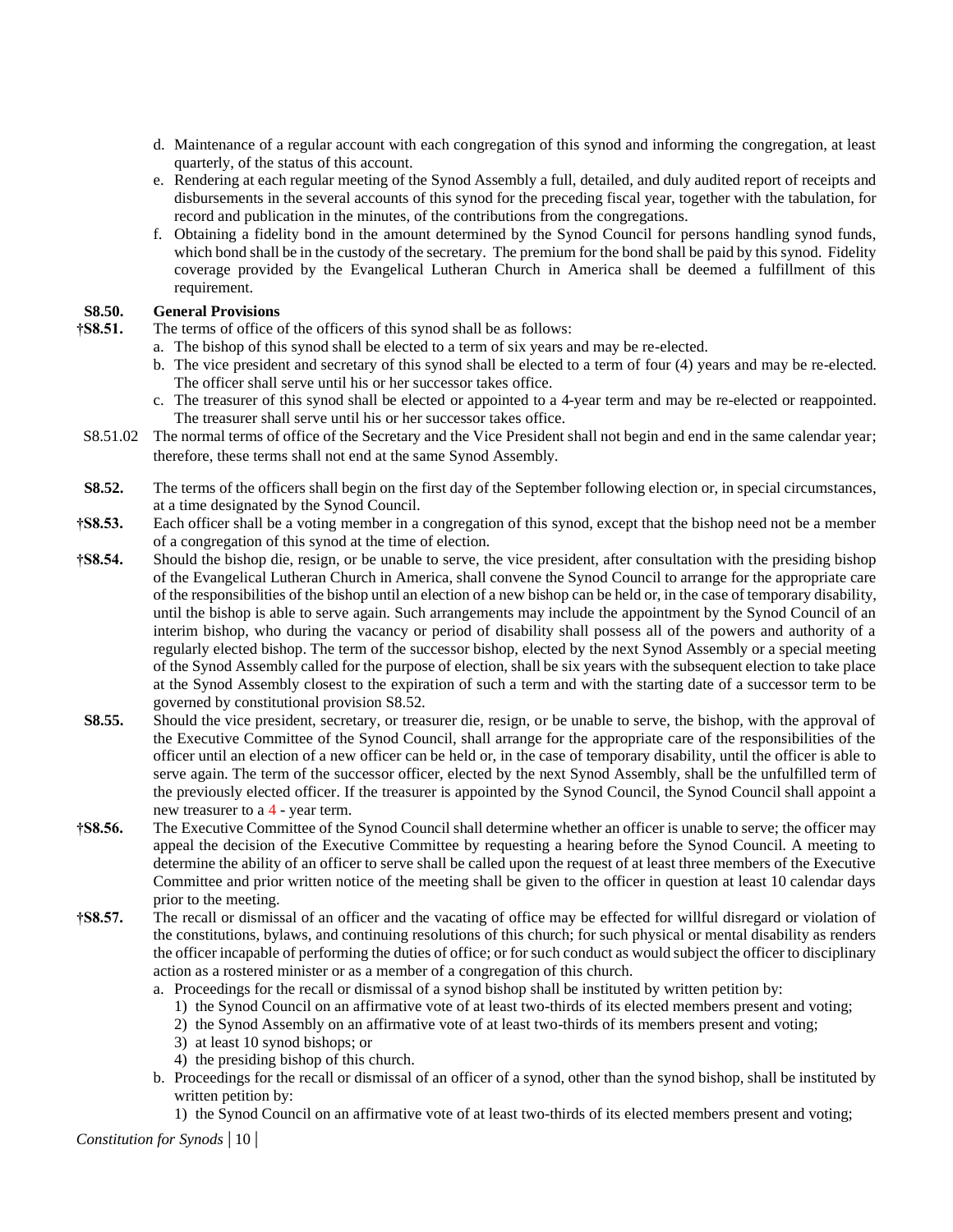2) the Synod Assembly on an affirmative vote of at least two-thirds of its members present and voting; or 3) the synod bishop.

- c. The petition shall be filed with the chair of the Committee on Appeals (in care of the secretary of the Evangelical Lutheran Church in America, 8765 West Higgins Road, Chicago, Illinois 60631) and shall set forth the specific charge or charges.
- d. Upon the filing of a written petition, the Executive Committee of the Synod Council may temporarily suspend the officer from service in the synod without prejudice, but with continuation of compensation, including benefits, if the officer is a salaried employee of the synod.
- e. In the case of alleged physical or mental incapacity of an officer of the synod, the procedures outlined in †S8.56. shall be followed, and such officer shall comply with the decision of the Synod Council. If such officer fails or refuses to comply, the Synod Council may proceed to petition for recall or dismissal as follows:
	- 1) the Synod Council will submit a written report of their findings and the basis of their decision to the Committee on Appeals.
	- 2) the Committee on Appeals, other than those who are disqualified, shall review the findings and decision of the Synod Council and by an affirmative vote of at least two-thirds of those present and voting may adopt the findings and grant the petition.
- f. If the synod officer is a minister of Word and Sacrament, grounds for recall or dismissal include those set forth in ELCA bylaw 20.22.01. and as defined under the process described in ELCA constitutional provisions 20.21. and 20.22. as grounds for discipline. If the officer is a minister of Word and Service, grounds for recall or dismissal include those set forth in ELCA bylaw 20.23.01. and as defined under the process described in ELCA constitutional provisions 20.21. and 20.22. as grounds for discipline.
- g. If the officer is a layperson, grounds for recall or dismissal include those set forth in ELCA bylaw 20.41.01. as grounds for discipline.
- h. If the case of alleged willful disregard or violation of the constitutions, bylaws, and continuing resolutions or of alleged conduct as would subject the officer to disciplinary action, the following procedures shall apply:
	- 1) the petition shall be referred to the Committee on Appeals, which shall function as the discipline hearing committee that shall conduct a hearing in accordance with the rules provided for in ELCA bylaw 20.22.14. except to the extent that those rules are in conflict with the provisions of this bylaw; and
	- 2) the members of the Committee on Appeals, other than those who are disqualified, may grant the petition by an affirmative vote of at least two-thirds of those present and voting.
- i. Written notice of a decision by the Committee on Appeals that the charges have been sustained shall be given to the affected officer and to the Synod Council, and the office shall be vacated.
- **†S8.58.** If the bishop is to be temporarily absent from the synod for an extended period, the bishop, with the consent of the Synod Council, may appoint as acting bishop for such period a minister of Word and Sacrament of this church. Except as limited by action of the Synod Council, an acting bishop shall possess all of the powers and authority of a regularly elected bishop other than authority to ordain or to authorize the ordination of properly approved candidates for ordination.

#### **Chapter 9. NOMINATIONS AND ELECTIONS**

- **†S9.01.** The Synod Assembly shall elect such officers of this synod and such other persons as the constitution and bylaws may require, according to procedures set forth in the bylaws. The Synod Assembly shall elect members of the Churchwide Assembly in accordance with bylaw 12.41.11. of the constitution and bylaws of the Evangelical Lutheran Church in America.
- **†S9.02.** In all elections by the Synod Assembly, other than for the bishop, a majority of the legal votes cast shall be necessary for election.
- **S9.03.** There shall be a Nominating Committee consisting of **at least 3** members who shall be appointed by the Synod Council, in accordance with the criteria established by \*S6.04., to serve for each regular meeting of the Synod Assembly. Additional nominations may be made from the floor of the Synod Assembly, with the consent of the proposed nominees, for all elections for which nominations are made by the Nominating Committee.
- S9.03.01. The secretary shall furnish the Nominating Committee with a list of vacancies to be filled at the Synod Assembly, including, when appropriate, the officers of the synod, members of the Synod Council, members of the Churchwide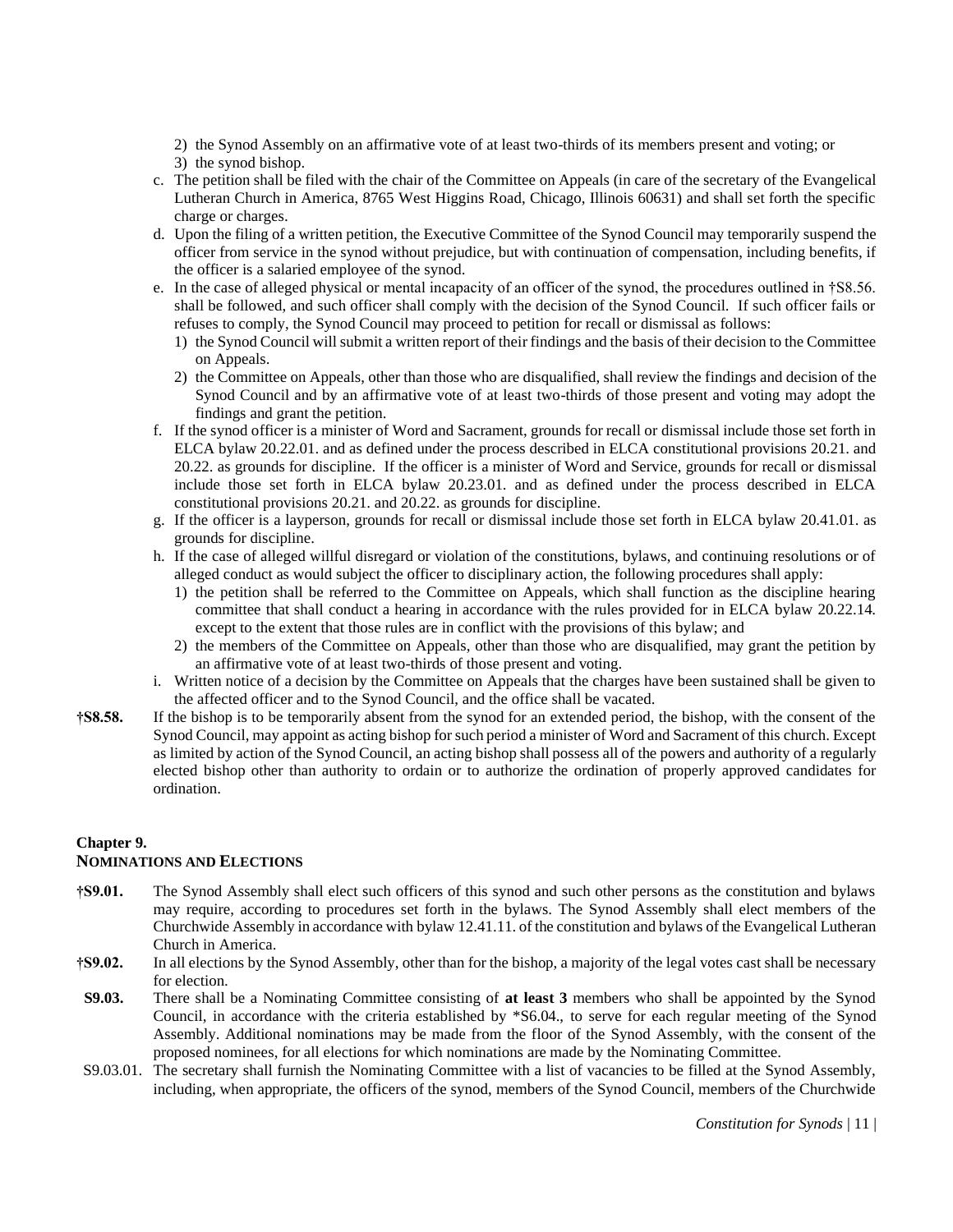Assembly, members of the Consultation Committee, members of the Committee on Discipline, and members of Boards of any Evangelical Lutheran Church in America related institutions of higher learning.

- S9.03.02. The committee shall:
	- a. solicit from the congregations of the synod names of persons to be considered for nomination;
	- b. endeavor to obtain at least two (2) nominees for each vacancy. Where it has not succeeded in doing so, submit a report to the Synod Council asking their help in obtaining nominees, and if there still exists a vacancy with one nominee, make a special presentation in the Pre-Assembly report asking for nominations from the floor of the Synod Assembly;
	- c. obtain consent from all nominees;
	- d. prepare a biographical sketch for each nominee which shall include occupation, activity in the church and activity in the community;
	- e. place all Synod Council positions individually on the ballot. No positions shall be combined;
	- f. attempt to place all vacancies on the ballot separately, but vacant positions in committees or boards may be combined if the total number of nominees exceeds the number of vacant positions by at least one (1), e.g., two (2) combined positions require at least three (3) nominees; and
	- g. submit its report for inclusion in the pre-Assembly report mailed to the voting members-elect of the Synod Assembly.
- **S9.04.** The bishop shall be elected by the Synod Assembly by ecclesiastical ballot. Three-fourths of the legal votes cast shall be necessary for election on the first ballot. If no one is elected, the first ballot shall be considered the nominating ballot. Three-fourths of the legal votes cast on the second ballot shall be necessary for election. The third ballot shall be limited to the seven persons (plus ties) who received the greatest number of legal votes on the second ballot, and two-thirds of the legal votes cast shall be necessary for election. The fourth ballot shall be limited to the three persons (plus ties) who receive the greatest number of legal votes on the third ballot, and 60 percent of the legal votes cast shall be necessary for election. On subsequent ballots a majority of the legal votes cast shall be necessary for election. These ballots shall be limited to the two persons (plus ties) who receive the greatest number of legal votes on the previous ballot.
- **S9.05.** The Nominating Committee shall nominate at least one person for vice president and at least one person for secretary. If the treasurer is elected by the Synod Assembly, the Nominating Committee shall nominate at least one person found appropriate for that office. Additional nominations may be made from the floor with the consent of the nominees.
- **S9.**05.01 The Synod Council may make recommendations for Vice President, Secretary, and Treasurer to the Nominating Committee.
- **S9.**05.02. The Nominating Committee shall nominate at least one person for each vacancy on a Board of an ELCA related institution of higher learning to be filled by the Synod Assembly

Paragraphs S9.06. and S9.07. from the model are not used in this constitution. Their wording has been incorporated in S9.05.

- **S9.08.** In all elections, except for the bishop, the names of the persons receiving the highest number of legal votes, but not elected by a majority of the legal votes cast on a preceding ballot, shall be entered on the next ballot to the number of two for each vacancy unfilled. On any ballot when only two names appear, a majority of the legal votes cast shall be necessary for election.
- **S9.09.** The result of each ballot in every election shall be announced in detail to the assembly.
- **†S9.10.** When notified by the secretary of this church, on behalf of the Nominating Committee of the Churchwide Assembly, the Synod Assembly shall nominate two persons in the specified categories for possible election by the Churchwide Assembly to the Church Council.
- **S9.11.** The Synod Council shall elect or appoint representatives to the steering committee of its region.
- **†S9.12.** Background checks and screening shall be required and completed for persons nominated as synod officers prior to their election, if possible, or as soon as practical after their election. The specific procedures and timing of background checks and screening shall be determined by the Synod Council.

#### **Chapter 10. SYNOD COUNCIL**

*Constitution for Synods* | 12 |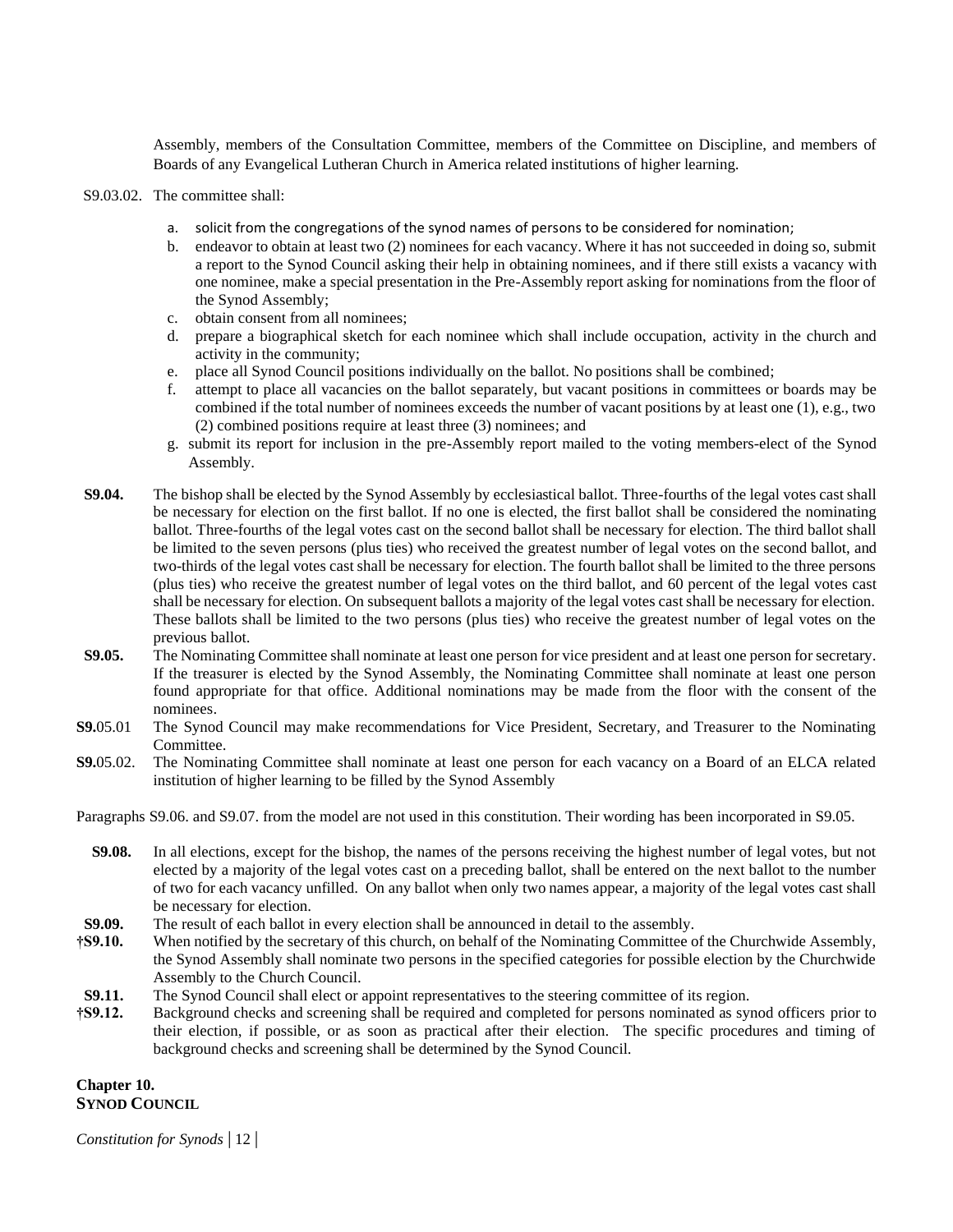- **†S10.01.** The Synod Council, consisting of the four officers of the synod, 10 to 24 other members, and at least one youth and at least one young adult, shall be elected by the Synod Assembly.
	- a. Each person elected to the Synod Council shall be a voting member of a congregation of this synod, with the exception of ministers on a roster of this synod who reside outside the territory of this synod. The process for election and the term of office when not otherwise provided shall be specified in the bylaws. A member of the Church Council of the Evangelical Lutheran Church in America, unless otherwise elected as a voting member of the Synod Council, may serve as an advisory member of the Synod Council with voice but not vote.
	- b. The term of office of members of the Synod Council, with the exception of the officers and the youth member, shall be **3** years.
- S10.01.01 The term of office for the youth member shall be two years. A youth member may be re-elected once for a term of one or two years.
- S10.01.02. The Twelve (12) members of the Synod Council shall be divided into three (3) classes of four (4) each. Anything herein to the contrary notwithstanding, all members shall serve at least until their terms have expired and their successors have been elected. At each Synod Assembly, four (4) members shall be elected to hold office until September 1<sup>st</sup> after the close of the third succeeding Synod Assembly following their election. The members elected to succeed those members whose terms expire shall become members of the Synod Council upon September 1st after the close of such meeting and shall hold office until September  $1<sup>st</sup>$  after the third regular meeting of the Synod Assembly after their election, their successors having been elected.
- S10.01.03. Members of the Synod Council with the exception of Vice President and Secretary shall be limited to two consecutive terms on Synod Council.
- S10.01.04 Persons having served two consecutive terms on the Synod Council are eligible for election to officer of this synod, subject to the restrictions of that office.
- **†S10.02.** The Synod Council shall be the board of directors of this synod and shall serve as its interim legislative authority between meetings of the Synod Assembly. It may make decisions that are not in conflict with actions taken by the Synod Assembly or that are not precluded by provisions of this constitution or the constitution and bylaws of the Evangelical Lutheran Church in America.
- **S10.03.** The functions of the Synod Council shall be to:
	- a. Exercise trusteeship responsibilities on behalf of this synod.
	- b. Recommend program goals and budgets to the regular meetings of the Synod Assembly.
	- c. Carry out the resolutions of the Synod Assembly.
	- d. Provide for an annual review of the roster of Ministers of Word and Sacrament and the roster of Ministers of Word and Service, receive and act upon appropriate recommendations regarding those persons whose status is subject to reconsideration and action under the constitution and bylaws of the Evangelical Lutheran Church in America, and make a report to the Synod Assembly of the Synod Council's actions in this regard.
	- e. Issue letters of call to rostered ministers as authorized by Chapter 7 of the constitution and bylaws of the Evangelical Lutheran Church in America.
	- f. Fill vacancies until the next regular meeting of the Synod Assembly, except as may otherwise be provided in the constitution or bylaws of this synod, and determine the fact of the incapacity of an officer of this synod.
	- g. Report its actions to the regular meeting of the Synod Assembly.
	- h. Perform such other functions as are set forth in the bylaws of this synod, or as may be delegated to it by the Synod Assembly.
- **S10.04.** Any proposal to appropriate funds, whether by amendment to the budget or otherwise, which is presented to a meeting of the Synod Assembly without the approval of the Synod Council, shall require a two-thirds vote for adoption.
- **S10.05.** No elected member of the Synod Council shall receive compensation for such service.
- **S10.06.** If a member of the Synod Council ceases to meet the requirements of the position to which she or he was elected, the office filled by such member shall at once become vacant.
- **S10.07.** The composition of the Synod Council, the number of its members, and the manner of their selection, as well as the organization of the Synod Council, its additional duties and responsibilities, and the number of meetings to be held each year shall be as set forth in the bylaws.
- S10.07.01. Regular meetings of the Synod Council shall be held at such times and places as the Council from time to time by resolution shall determine. There shall be at least four (4) meetings annually. No notice shall be required for any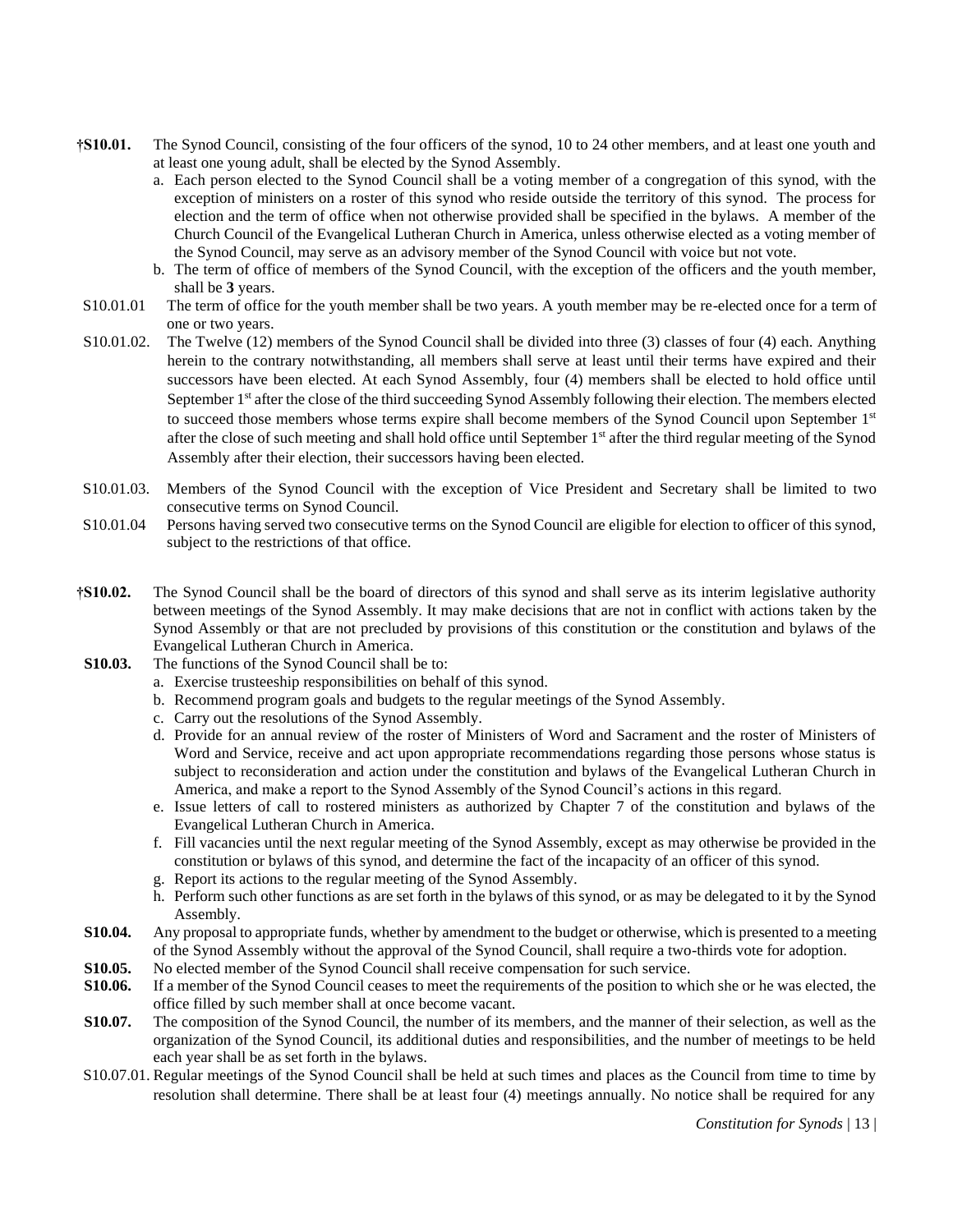regular meeting of the Synod Council, but a copy of every resolution fixing or changing the time or place of regular meetings shall be personally delivered, mailed or sent electronically to every member at least five (5) days before the first meeting held pursuant thereto. To the extent permitted by state law, meetings of the Synod Council and its committees may be held electronically or by telephone conference, and notice of all such meetings may be provided electronically.

- S10.07.02.Special meetings of the Synod Council shall be held whenever called by the bishop, or by a majority of the members of the Synod Council then in office. Written notice of the time and place of holding each special meeting shall be given to each member of the Council at least five (5) days before the meeting by personal delivery, mail, telegram or cablegram. Any and all business may be transacted at any special meeting and the notice shall specify the purpose of the meeting or the business that may be transacted thereat.
- S10.07.03. The Synod Council may hold its meetings in such place or places in the State of Michigan as the Council from time to time shall determine.
- S10.07.04. A majority of the members of the Synod Council shall constitute a quorum for the transaction of business and the act of a majority of the members present at any meeting of the Council at which a quorum is present shall be the act of the Council. Attendance of a member at a meeting constitutes a waiver of notice thereof except where a member attends for the express purpose of objecting to the transaction of any business because the meeting is not lawful or valid. If at any meeting of the Synod Council there be less than a quorum present, a majority of those present may adjourn the meeting to another time, date and/or place. At any such rescheduled meeting, the members then present shall constitute a quorum for the transaction of business.
- S10.07.05. The vice-president shall preside at all meetings of the Synod Council, but in the absence of the vice-president, a chair shall be elected from the members present. The secretary of the synod shall act as secretary of all meetings of the Synod Council; but in the absence of the secretary, the chair may appoint any council member present to act as secretary of the meeting.
- **S10.08.** *Robert's Rules of Order*, latest edition, shall govern parliamentary procedure of all meetings of the Synod Council. **S10.08.01.** To the extent permitted by state law, meetings of the Synod Council and its committees may be held electronically or by telephone conference, and notice of all meetings may be provided electronically.

#### **Chapter 11.**

#### **COMMITTEES**

#### **(names of other organizational units)**

- **†S11.01.** There shall be an Executive Committee, a Consultation Committee, a Committee on Discipline, a Mutual Ministry Committee, an Audit Committee, and such other committees as this synod may from time to time determine. The duties and functions of such committees, or any other organizational units created by this synod, and the composition and organizational structure of such units, shall be as set forth in this constitution or in the bylaws or continuing resolutions, and shall be subject to any applicable provisions or requirements of the constitution and bylaws of the Evangelical Lutheran Church in America.
- S11.01.01. A duly elected Executive Committee shall have such powers and duties as shall be set forth in these bylaws, or as the Synod Council may determine, consistent with the provisions of these bylaws. The Synod Council may from time to time appoint such other committees and organizational units, either from among its members or otherwise, as it may deem desirable, and shall provide their powers and duties subject to any applicable provisions or requirements of the constitution and bylaws of the synod and the Evangelical Lutheran Church in America. Each committee shall elect its own chair, shall to the extent not otherwise provided by the Synod Council or by these bylaws, determine its own rules, and shall submit to the Synod Council at each meeting thereof a report of the actions, if any, which such committee may have taken since the previous meeting of the Synod Council; provided, however, that no rights of Third parties shall be affected adversely by any such revision or alteration.
- S11.01.02. The Executive Committee shall consist of the bishop, the other officers of the synod and such additional members of the Synod Council as the council shall elect from time to time. A majority of the members of the Executive Committee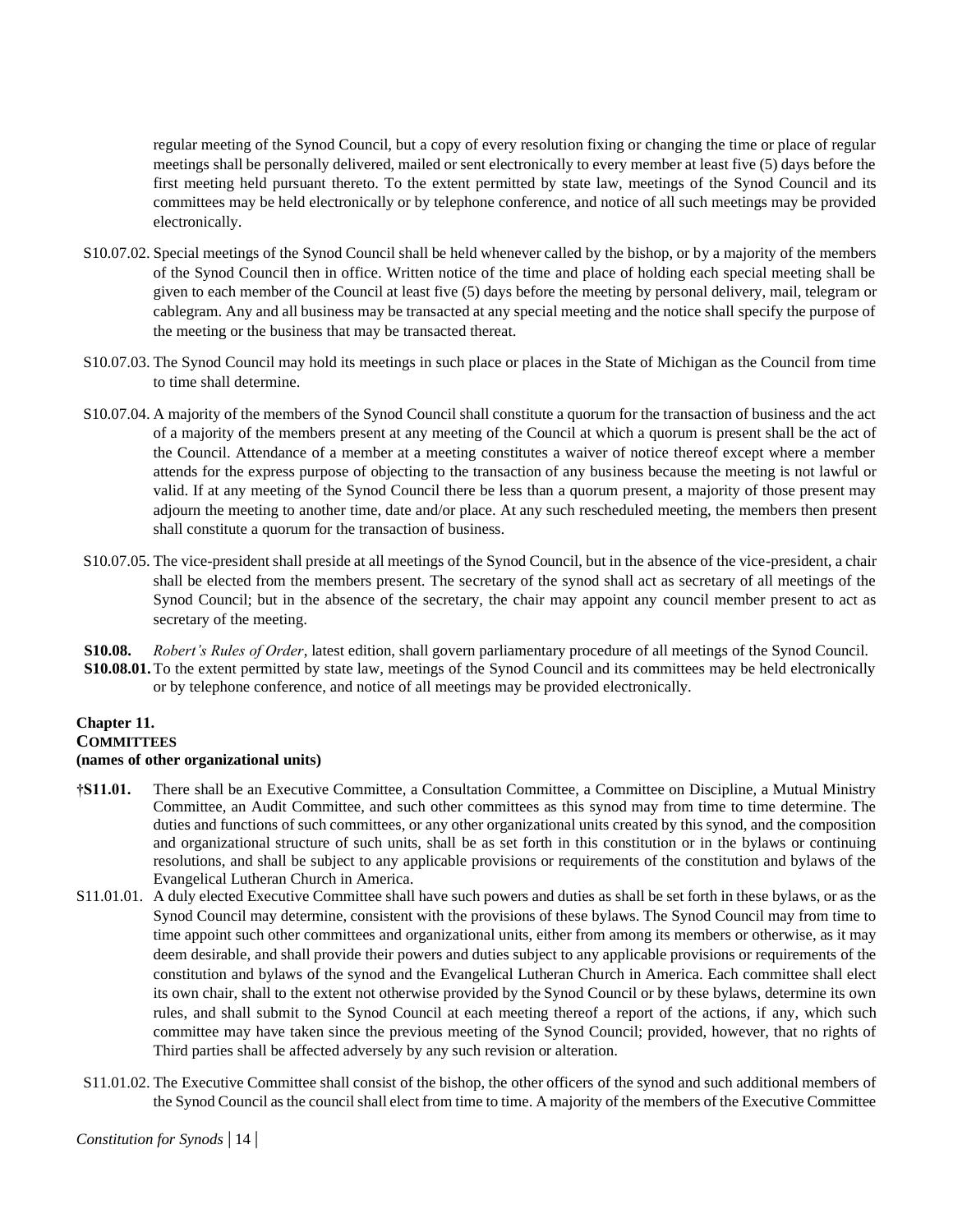shall constitute a quorum for the transaction of business at any meeting thereof and, except as otherwise provided by law or these bylaws, the act of a majority of the members of the Executive Committee present at any meeting at which a quorum is present shall be the act of the Executive Committee. The secretary of the synod shall be the secretary of the Executive Committee. Except as otherwise directed by the Synod Council, the Executive Committee shall have and may exercise, between meetings of the Synod Council, all of the power of the Synod Council in the management of the affairs of the synod, including the power to authorize the seal of the synod to be affixed to all papers which may require it, in such manner as the Executive Committee shall deem for the best interests of the synod. The Executive Committee shall have the power to act as such, within its powers and rules, notwithstanding the failure of the Synod Council at any time and for any reason to appoint as members of the Executive Committee all of those officers and other persons designated to serve thereon by the provisions of the first sentence of this S11.01.02.

- S11.01.03 Special committees may be established by the Synod Council to serve specific causes. Special committees shall report on their responsibilities and activities to the Synod Council.
- S11.01.A17 The Synod Council shall establish and maintain the following committees and tables. Chairs and members of these committees and tables shall be appointed by the bishop and confirmed by Synod Council at the next regularly called meeting of Synod Council. Chairs and members shall serve for 3 years at the bishop's discretion and may be reappointed. Appointments to fill incomplete terms shall begin a new 3 year term of office.
	- a. Faith Formation Table: This table shall be the conduit between congregations, the synod, the region and churchwide bodies to promote faith development, including the adult catechumenate. The table shall provide resources for the recruitment, training and equipping of educational leaders within congregations. The committee shall also provide oversight of synod educational resources.
	- b. Publicly Engaged Church Table: This table shall respond to the Gospel and thereby address social issues through study, grants, advocacy and social statements. This table shall assist congregations in establishing and implementing social ministry programs.
	- c. Constitution and Bylaws Committee. This committee shall provide editorial review and referral for all constitutional matters, both synodical and congregational. New congregational constitutions and amendments to existing constitutions, not mandated by churchwide or synodical action, shall be referred to the Constitution Committee to determine conformance with the latest model constitution for congregations. This committee will assist congregations with questions of format and compliance. Wholly incorporated changes to congregational constitutions, mandated by churchwide or synodical action, need not be referred to this committee for review. Upon completion of review and determination of compliance, this committee shall refer submitted congregational constitutions to the Synod Council for approval and inclusion in the synod's records. This committee shall oversee all changes to the constitution of this synod and refer such changes to Synod Council and the Synod Assembly for adoption.
	- d. Mission Support Table: This committee shall provide mission support consultations with congregations, acts as catalyst and advocate for programs and resources beneficial for mission support growth within the congregations; Mission Interpreters encourage congregations to engage with their own communities by telling the stories of what God is doing in the world.
	- e. Global Missions Committee. This committee shall be responsible for supporting and interpreting the mission work of the church that is done outside the United States as well as that done within. The committee may include in its work the Companion Synod program, congregational advocates and their assisting tools.
	- f. Ministry Table: This table consists of independently functioning task forces, ministries and programs: candidacy, leadership support, specialized ministry, and ministry of laypersons - Program for Congregational Leadership Enrichment (PCLE) and Synodically Authorized Ministers (SAM). Synod Staff "relates" them together.
	- g. Multi-Cultural Ministry Table: This table shall promote and facilitate inclusivity, and consult with and/or relate to synod congregations, other synod committees, units of the Evangelical Lutheran Church in America, and/or Region 6 on matters which are multi-cultural.
	- h. New and Renewing Mission Table: This table shall be responsible for working with synod leaders to develop, initiate, and maintain a synod mission plan. This would include fostering new congregations and worshiping communities, providing support to urban and rural ministry strategies, working with the Mission Support Table to promote Mission Partners, coordinating mission efforts of the ELCA, providing oversight of Lutheran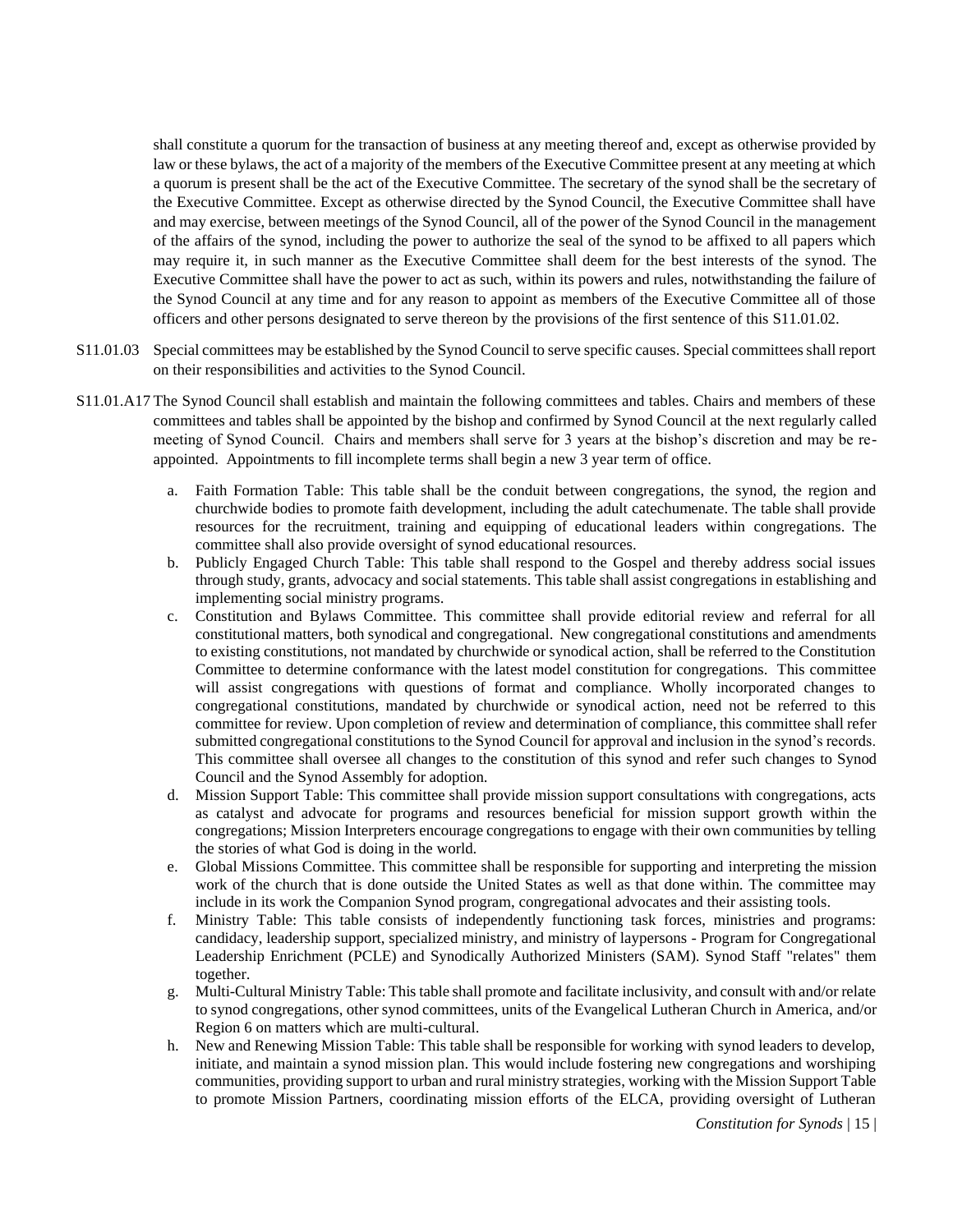Campus Ministry and its funding, and fostering renewal ministries across the synod. This shall include reviewing partnership support proposals to the ELCA, outreach grants to the New and Renewing Mission Endowment, and funding for Lutheran Campus Ministry. The table shall promote the proclamation of the gospel in word and deed as an integral part of mission development and redevelopment.

- i. Resolutions Committee. This committee shall receive resolutions submitted prior to the Synod Assembly, assist and advise with any revisions needed to place resolutions in an appropriate format for the Assembly, notify the author/signatory of each resolution that he/she or an authorized representative of such must be present on the floor of the Synod Assembly to present and defend the resolution, have these resolutions placed among the materials for voting members of the Assembly and forward these resolutions to the Reference and Resolutions Committee of the Assembly.
- j. Worship Committee: This committee shall advise, plan and coordinate worship for synodical events. The committee shall make available resources, workshops, and worship events to congregations of the synod.
- k. Youth Committee. This committee shall serve the youth of the synod as they do ministry in congregations, conferences, the synod and the church-at-large. The committee shall listen to the goals and needs of youth and be advocates in planning and implementation of these goals, work with the Lutheran Youth Organization of the synod and strive to empower the youth in their ministry. The committee shall also serve as a resource to congregations in the area of youth ministry.
- S11.01.05 The Synod Council shall cause this synod to become a member of an association of participating ELCA synods, exercising ownership of and responsibility for Samaritas, the Lutheran social service agency in Michigan.
	- a. The Association shall be composed of three (3) representatives from each synod. These representatives shall be nominated by the bishop and elected by the Synod Council. The members shall serve a two (2) year term and may be re-elected two (2) times.
	- b. The Association shall choose its chair annually and the chair shall rotate among the synods holding membership in the Association.
	- c. The duties of the Association are as follows:
		- 1) To elect the judicatories' portion of the membership of the board of Directors as provided for in the Bylaws of Samaritas;
		- 2) To recommend to the synods occasional major fund-raising campaigns of Samaritas; and
		- 3) To consult with the Board of Directors of Samaritas in the election of the president of Samaritas.
- S11.01.A16 Deleted effective 12-31-2020 Joint Campus Ministry Board no longer necessary. Southeast Michigan and North/West Lower Michigan synods are functioning separately.
- S11.01.A21 Due to the assembly restrictions imposed by the Covid-19 pandemic, protocols for the presentation and consideration of resolutions and churchwide memorials presented to the Resolutions Committee for the 2021 Synod Assembly only are:
	- 1. All resolutions and churchwide memorials shall be submitted to the chair of the Resolutions Committee by April 7, 2021.
	- 2. All resolutions and churchwide memorials shall be included in the pre-Assembly packet. No additional resolutions or churchwide memorials will be considered during the 2021 Synod Assembly.
	- 3. Prior to the 2021 Synod Assembly, ZOOM meetings shall be scheduled during which resolutions and churchwide memorials, correctly submitted for consideration by the 2021 Synod Assembly, will be discussed.
- S11.01.A22 Due to the assembly restrictions imposed by the Covid-19 pandemic, protocols for the presentation and consideration of resolutions and churchwide memorials presented to the Resolutions Committee for the 2022 Synod Assembly only are: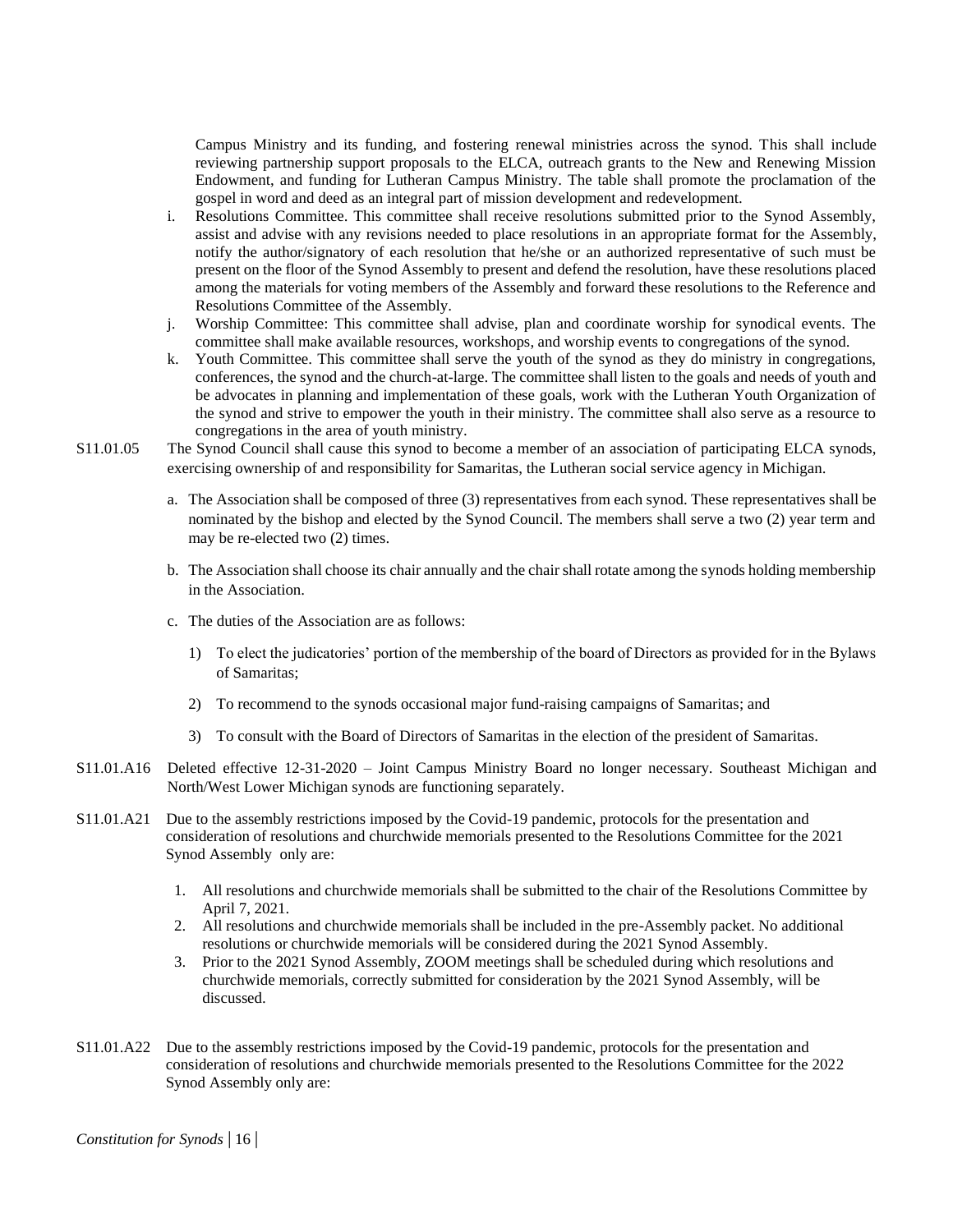- 4. All resolutions and churchwide memorials shall be submitted to the chair of the Resolutions Committee by April 8, 2022.
- 5. All resolutions and churchwide memorials shall be included in the pre-Assembly packet. No additional resolutions or churchwide memorials will be considered during the 2022 Synod Assembly.
- 6. Prior to the 2022 Synod Assembly, ZOOM meetings shall be scheduled during which resolutions and churchwide memorials, correctly submitted for consideration by the 2022 Synod Assembly, will be discussed.
- **†S11.02.** The Consultation Committee of this synod shall consist of at least six persons and not more than 12 persons, of whom half shall be ministers of Word and Sacrament and half shall be laypersons, who shall each be elected by the Synod Assembly for a term of six years without consecutive re-election. The functions of the Consultation Committee are set forth in Chapter 20 of the *Constitution, Bylaws, and Continuing Resolutions of the Evangelical Lutheran Church in America* and in Chapter 17 of this constitution. The size of the Consultation Committee, in accord with this provision, shall be defined in this synod's bylaws.
- S11.02.01 The Consultation Committee shall consist of twelve persons, half ministers of Word and Sacrament and half laypersons. In the event of vacancies in the Consultation Committee between meetings of the Synod Assembly, such vacancies shall be filled by action of the Synod Council Executive Committee. Persons appointed to fill a vacancy shall be subject to election for the remainder of the term of the filled position during the next Synod Assembly.
- **†S11.03.** The Committee on Discipline of this synod shall consist of 12 persons, of whom six shall be ministers of Word and Sacrament and six shall be laypersons, who shall each be elected by the Synod Assembly for a term of six years without consecutive re-election.
	- a. The functions of the Committee on Discipline of this synod are set forth in Chapter 20 of the *Constitution, Bylaws, and Continuing Resolutions of the Evangelical Lutheran Church in America.*
	- b. The Synod Council shall fill vacancies on the Committee on Discipline for any unexpired term.
- **†S11.04.** The Mutual Ministry Committee shall be appointed by the Executive Committee of the Synod Council to provide support and counsel to the bishop.
- **†S11.05.** The Audit Committee of this synod shall consist of three to six persons, none of whom is a member of the synod staff. Up to half of the committee members may be Synod Council members. The Audit Committee members shall be elected by the Synod Council for a term of three years and be eligible for re-election to a second consecutive threeyear term. The terms of the Audit Committee members shall be staggered. The Audit Committee shall be responsible for assisting the Synod Council in fulfilling its general oversight of the synod's accounting, financial reporting, internal control systems, and external audit processes as provided in †S15.31.

#### **S11.10. General Provisions**

**S11.11.** This synod shall in its bylaws or by continuing resolution establish a process to ensure that the members of its committees and other organizational units will be persons possessing the necessary knowledge and competence to be effective members of such units, and to meet the requirements of †S6.04. With the exception of ministers on the rosters of this synod who reside outside the territory of this synod, each member of a committee of this synod, or any other organizational unit created by this synod, shall be a voting member of a congregation of this synod.

#### **Chapter 12.**

#### **CONFERENCES, CLUSTERS, COALITIONS AREA SUBDIVISIONS, AND NETWORKS**

**†S12.01.** This synod may establish conferences, clusters, coalitions, area subdivisions, and networks as appropriate within its territory and in collaboration with other synods and entities, as specified in the bylaws and continuing resolutions. The purpose of such groupings shall be to foster interdependent relationships for missional purposes among congregations, synods, the churchwide organization, and other affiliates.

#### **Chapter 13. CONGREGATIONS**

**†S13.01.** Each congregation, except those certified as congregations of the Evangelical Lutheran Church in America by the uniting churches, prior to being listed in the roster of congregations of this synod, shall adopt the *Model Constitution*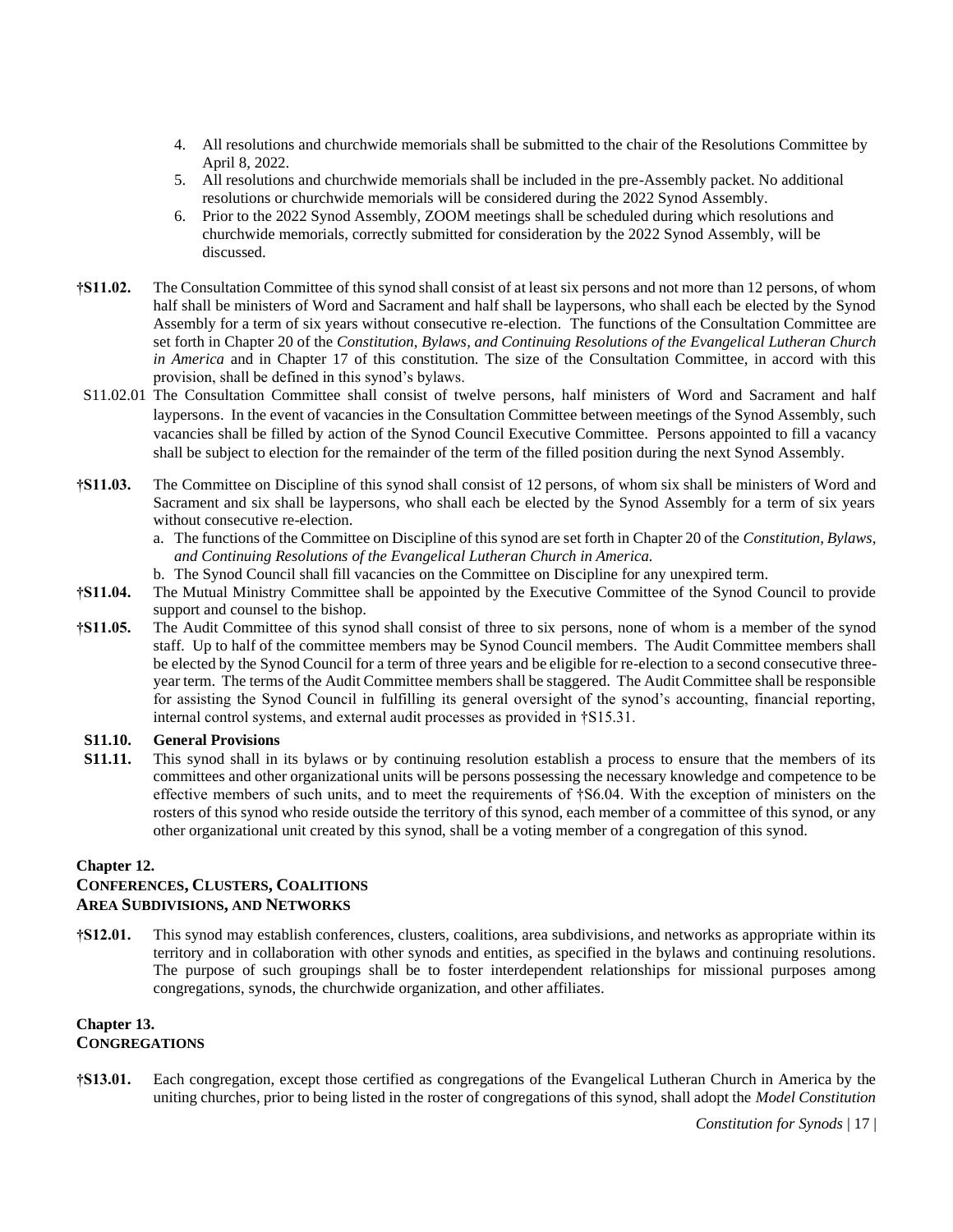*for Congregations* or one acceptable to this synod that is not in contradiction to the constitution and bylaws of the Evangelical Lutheran Church in America.

- a. **New congregations.** A congregation newly formed by this church and any congregation seeking recognition and reception by this church shall:
	- 1) Accept the criteria for recognition and reception as a congregation of this church, fulfill the functions of the congregation, and accept the governance provisions as provided in Chapter 9 of the constitution and bylaws of this church.
	- 2) Adopt governing documents that include fully and without alterations the Preamble, Chapter 1, where applicable, and all required provisions of Chapters 2, 3, 4, 5, 6, 7, 8, 9, 15, 16, 17, 18, and 19 in the *Model Constitution for Congregations* consistent with requirements of the constitutions, bylaws, and continuing resolutions of this church. Bylaws and continuing resolutions, appropriate for inclusion in these chapters and not in conflict with these required provisions in the *Model Constitution for Congregations*, the constitution of this synod, or the *Constitution, Bylaws, and Continuing Resolutions of the Evangelical Lutheran Church in America*, may be adopted as described in Chapters 16 and 18 of the *Model Constitution for Congregations.*
	- 3) Accept the commitments expected of all congregations of this church as stated in \*C6.01., \*C6.02., and \*C6.03. of the *Model Constitution for Congregations*.
- b. **Congregations from another church body.** If a congregation is a member of another church body, the leadership of the congregation first should consult with the appropriate authorities of that church body before taking action to leave its current church body. After such consultation, leaders of the congregation should contact the ELCA synod bishop or staff where the congregation is located. The synod bishop or synod staff where the transferring or independent congregation is located shall confer with the congregation to assure its understanding and acceptance of commitment to and affiliation with this church.
- c. **Recognition and reception.** Recognition and reception into this church of transferring or independent congregations by the Evangelical Lutheran Church in America is based on the judgment of the synod and action by the synod through the Synod Council and Synod Assembly. The synod bishop shall provide for prompt reporting of such additions to the secretary of this church for addition to the roster of congregations.
- S13.01.01. Each congregation of the synod shall be incorporated under the laws of the State of Michigan.
- S13.01.A17 The Synod Council of the North/West Lower Michigan Synod approves seasonal membership for congregations of this synod in accordance with the provisions of \*C8.02.e. in the Model Constitution for congregations.
- **†S13.02.** It shall be the responsibility of each congregation of this synod to choose from among its voting members laypersons to serve as members of the Synod Assembly as well as persons to represent it at meetings of any conference, cluster, coalition, or other area subdivision of which it is a member. The number of persons to be elected by each congregation and other qualifications shall be as prescribed in guidelines established by this synod.
- **S13.11.** When a rostered minister resigns, the Congregation Council shall receive the letter of resignation, report it to the congregation, and at once notify the bishop of this synod.
- **S13.12.** A congregation under financial obligation to its former rostered minister shall make satisfactory settlement of the obligation before calling a successor.
- **†S13.20.** A congregation considering a relocation shall confer with the bishop of the synod in which it is territorially located and the appropriate unit of the churchwide organization before any steps are taken leading to such action. The approval of the Synod Council shall be received before any such action is effected.
- **†S13.21.** A congregation considering development of an additional site to be used regularly for worship shall confer with the bishop of the synod in which it is territorially located and the appropriate unit of the churchwide organization before any steps are taken leading to such action.
- **†S13.22.** Each congregation of the Evangelical Lutheran Church in America within the territory of this synod, except those which are in partnership with the Slovak Zion Synod, shall establish and maintain a relationship with this synod.
- **†S13.23.** Provision 9.71. of the constitution of this church shall govern the relationship of this synod and a congregation of this synod regarding the property of the congregation. This synod may transfer or convey property to a congregation of the synod, subject to restrictions accepted by the congregation, including provision that if the Synod Council, in its sole and exclusive discretion, determines (1) that the property is not being used to serve the mission and ministry needs of this church, or (2) that the congregation has transferred, encumbered, mortgaged, or in any way burdened or impaired any right, title, or interest in the property without the prior approval of the Synod Council, then title to the property shall revert to the synod, and the congregation, upon written demand, shall reconvey the property to the synod.

*Constitution for Synods* | 18 |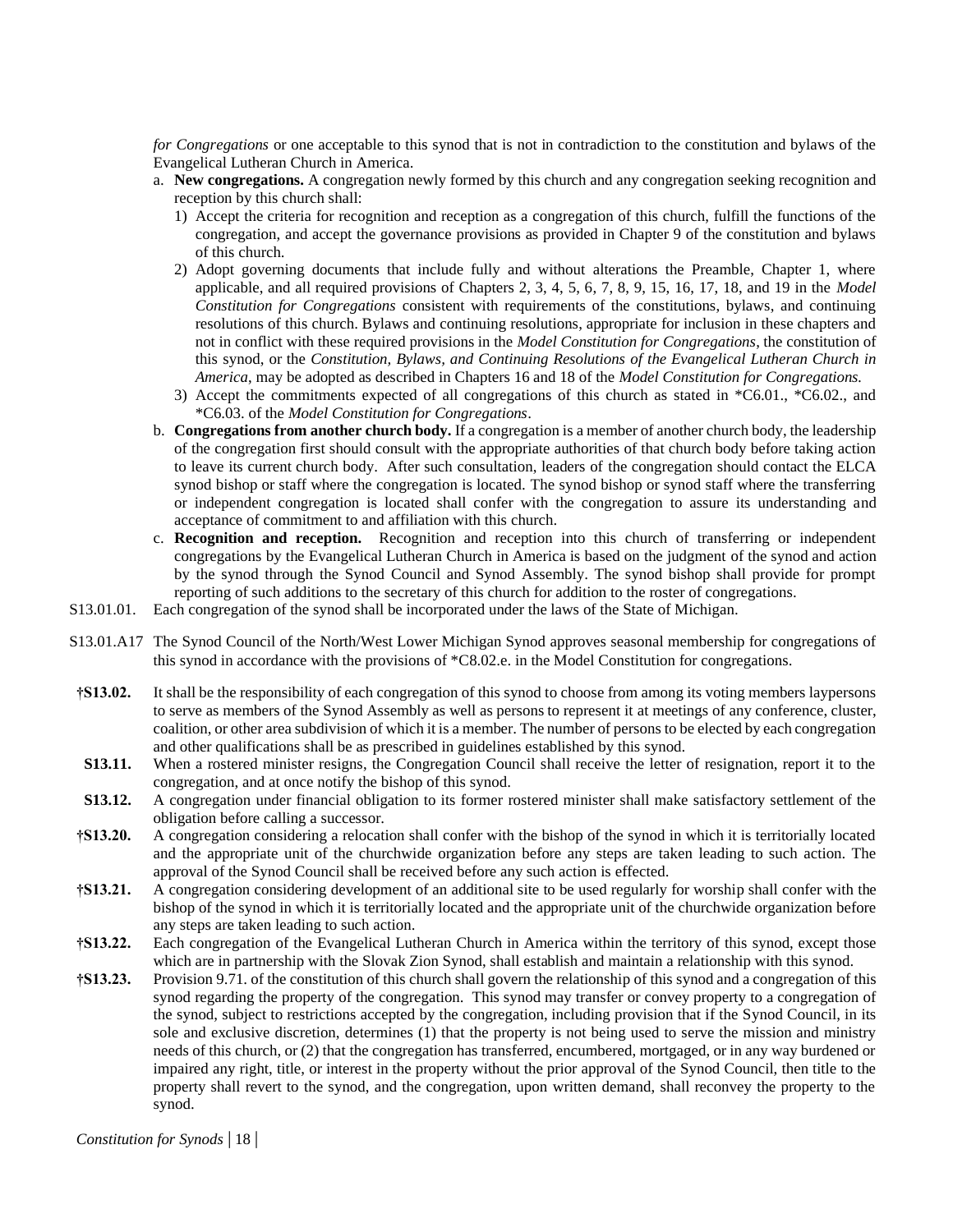- **†S13.24.** The Synod Council, itself or through trustees appointed by it, may take charge and control of the property of a congregation of this synod to hold, manage, and convey the same on behalf of this synod, if any of the following apply:
	- a. The congregation has disbanded, ceased to worship, or otherwise ceased to exist as a congregation.
	- b. The congregation has abandoned its property.
	- c. The remaining members of the congregation decide that it is no longer possible to function as a congregation or that they are unable to provide required governance.
	- d. The Synod Council determines that the membership of a congregation has become so scattered or so diminished in numbers that it cannot provide required governance or that it has become impractical for the congregation to fulfill the purposes for which it was organized.
	- e. The Synod Council determines that it is necessary for this synod to protect and preserve the congregation's property from waste and deterioration.
	- The congregation shall have the right to appeal any such decision to the next Synod Assembly.
- **S13.25.** This synod may temporarily assume administration of a congregation upon its request or with its concurrence. Such synod administration shall continue only so long as necessary to complete the purposes for which it was requested by the congregation or until the congregation withdraws consent to continued administration.

#### **S13.30. Discipline**

- **†S13.31.** Congregations and members of congregations are subject to discipline in accordance with the provisions of Chapter 20 of the *Constitution, Bylaws, and Continuing Resolutions of the Evangelical Lutheran Church in America*. The synod's involvement in and responsibility for such disciplinary processes shall be as set forth in that chapter.
- **S13.40.** Synod-authorized Worshiping Communities
- **S13.41.** Authorized worshiping communities, acknowledged under criteria, policies, and procedures approved by the Church Council of the Evangelical Lutheran Church in America, shall accept and adhere to the Confession of Faith and Statement of Purpose of this church, shall be served by leadership under the criteria of this church, and shall be subject to the discipline of this church.

#### **Chapter 14.**

#### **ROSTERED MINISTERS**

#### **†S14.10. Ministers of Word and Sacrament**

- **†S14.11.** The time and place of the ordination of those persons properly called to ministry in this synod shall be authorized by the bishop of this synod.
- **†S14.12.** Consistent with the faith and practice of the Evangelical Lutheran Church in America,
	- a. Every minister of Word and Sacrament shall:
		- 1) preach the Word;
		- 2) administer the sacraments;
		- 3) conduct public worship;
		- 4) provide pastoral care;
		- 5) seek out and encourage qualified persons to prepare for the ministry of the Gospel;
		- 6) impart knowledge of this church and its wider ministry though available channels of effective communication;
		- 7) witness to the Kingdom of God in the community, in the nation and abroad; and
		- 8) speak publicly to the world in solidarity with the poor and oppressed, calling for justice and proclaiming God's love for the world.
	- b. Each pastor with a congregational call shall, within the congregation:
		- 1) offer instruction, confirm, marry, visit the sick and distressed, and bury the dead;
		- 2) relate to all schools and organizations of the congregation;
		- 3) install regularly elected members of the Congregation Council;
		- 4) with the council, administer discipline;
		- 5) endeavor to increase the support given by the congregation to the work of the churchwide organization and of this synod; and
		- 6) encourage adherence to covenantal relationship with this church as expressed in the *Constitutions, Bylaws, and Continuing Resolutions of the Evangelical Lutheran Church in America*.
- **S14.13.** The pastor (a) shall keep accurate parochial records of all baptisms, confirmations, marriages, burials, communicants, members received, members dismissed, or members excluded from the congregation, (b) shall submit a summary of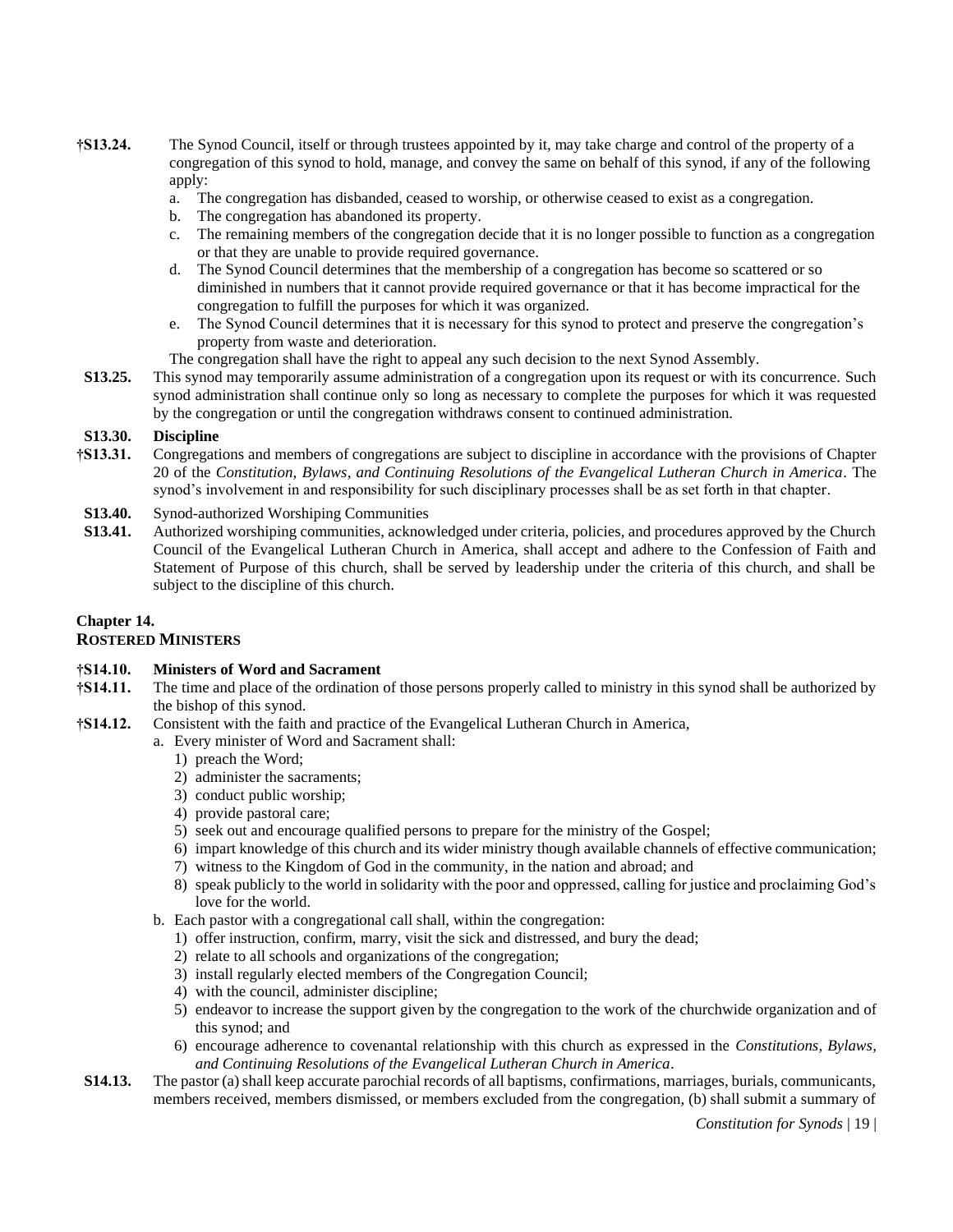such statistics annually to this synod, and (c) shall become a member of the congregation upon receipt and acceptance of the letter of call. In a parish of multiple congregations, the pastor shall hold membership in one of the congregations.

- **S14.14.** Whenever members of a congregation move to such a distance that regular attendance at its services becomes impractical, it shall be the duty of the pastor to commend them, upon their consent, to the pastoral care of a congregation nearer to their place of residence.
- **S14.15.** Each minister of Word and Sacrament on the roster of this synod shall submit a report of his or her ministry to the bishop of the synod at least 90 days prior to each regular meeting of the Synod Assembly.
- **†S14.16.** When a congregation of this church desires to call a pastor or a candidate for the ministry of Word and Sacrament of this church:
	- a. Each congregation of this synod shall consult the bishop of this synod before taking any steps leading to the extending of a call to a prospective pastor.
	- b. For issuance of a letter of call to a pastor or candidate by a congregation of this synod in accord with ELCA constitutional provision 7.41., a two-thirds vote shall be required of voting members of the congregation present and voting at a meeting regularly called for the purpose of issuing such a call.
	- c. When the congregation has voted to issue a call to a prospective pastor, the letter of call shall be submitted to the bishop of this synod for the bishop's signature.
- **S14.17.** No minister of Word and Sacrament shall accept a call without first conferring with the bishop of this synod. A minister of Word and Sacrament shall respond with an answer of acceptance or declination to a letter of call within 30 days of receipt of such call. In exceptional circumstances with the approval of the bishop of this synod and the president of the Congregation Council of the congregation issuing the call, an additional 15 days may be granted to respond to a letter of call.
- **†S14.18.** The provisions for termination of the mutual relationship between a minister of Word and Sacrament and a congregation shall be as follows:
	- a. The call of a congregation, when accepted by a pastor, shall constitute a continuing mutual relationship and commitment which shall be terminated only by the pastor's death or, following consultation with the synod bishop, for the following reasons:
		- 1) mutual agreement to terminate the call or the completion of a call for a specific term;
		- 2) resignation of the pastor, which shall become effective, unless otherwise agreed, no later than 30 days after the date on which it was submitted;
		- 3) inability to conduct the pastoral office effectively in that congregation in view of local conditions;
		- 4) physical disability or mental incapacity of the pastor;
		- 5) suspension of the pastor through discipline for more than three months;
		- 6) resignation or removal of the pastor from the roster of Ministers of Word and Sacrament of this church;
		- 7) termination of the relationship between this church and the congregation;
		- 8) dissolution of the congregation or the termination of a parish arrangement; or
		- 9) suspension of the congregation through discipline for more than six months.
	- b. When allegations of physical disability or mental incapacity of the pastor under paragraph a.4) above, or ineffective conduct of the pastoral office under paragraph a.3) above, have come to the attention of the bishop of this synod,
		- 1) the bishop in his or her sole discretion may investigate such conditions personally together with a committee of two rostered ministers and one layperson, or
		- 2) when such allegations have been brought to the synod's attention by an official recital of allegations by the Congregation Council or by a petition signed by at least one-third of the voting members of the congregation, the bishop personally shall investigate such conditions together with a committee of two rostered ministers and one layperson.
	- c. In case of alleged physical disability or mental incapacity under paragraph a.4) above, the bishop's committee shall obtain and document competent medical opinion concerning the pastor's condition. When a disability or incapacity is evident to the committee, the bishop of this synod may declare the pastorate vacant. When the pastorate is declared vacant, the Synod Council shall list the pastor on the roster of Ministers of Word and Sacrament with disability status. Upon removal of the disability and restoration of the pastor to health, the bishop shall take steps to enable the pastor to resume the ministry, either in the congregation last served or in another appropriate call.
	- d. In the case of alleged local difficulties that imperil the effective functioning of the congregation under paragraph a.3) above, the bishop's committee shall endeavor to hear from all concerned persons, after which the bishop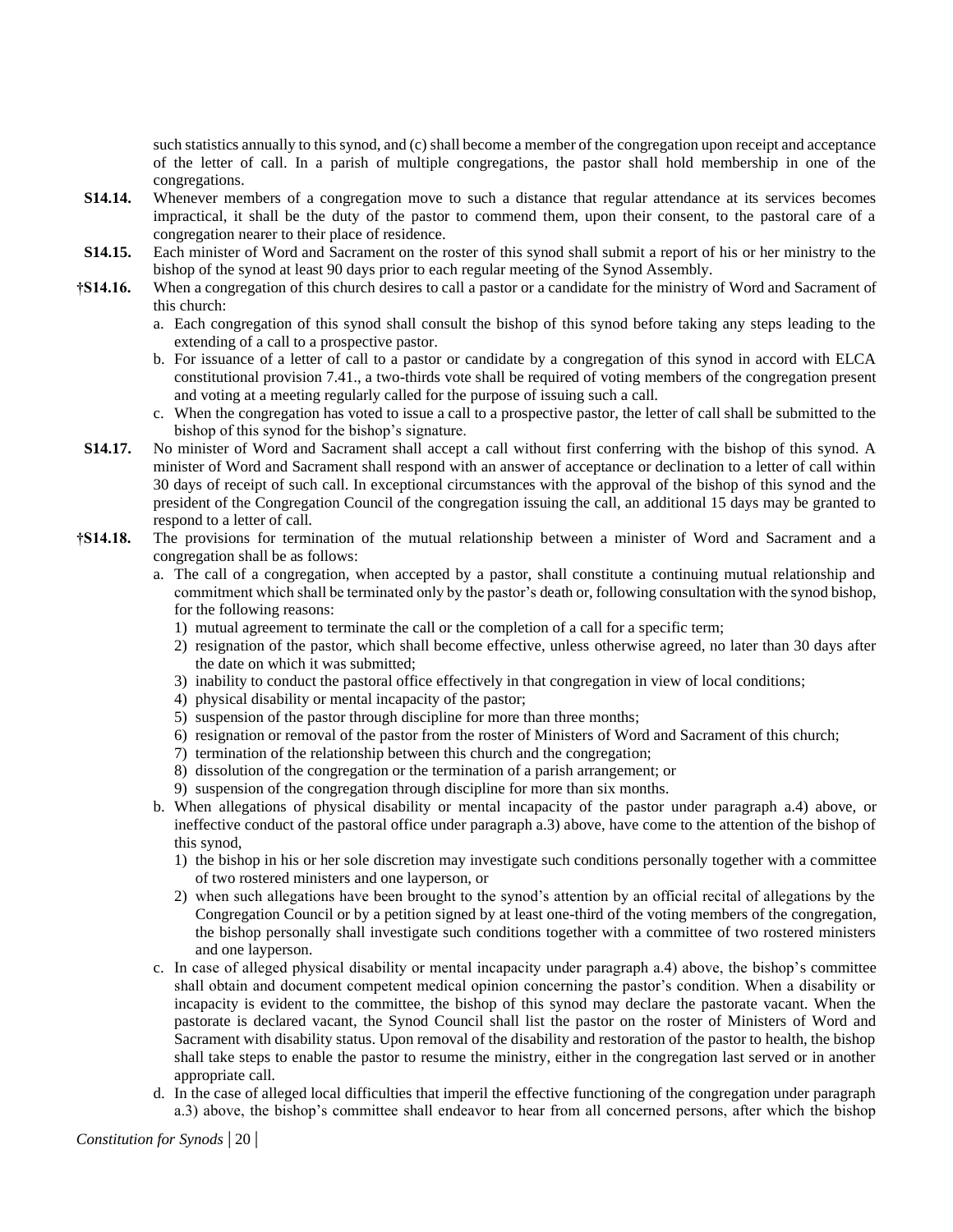together with the committee shall present their recommendations first to the pastor and then to the congregation. The recommendations of the bishop's committee must address whether the pastor's call should come to an end and, if so, may suggest appropriate severance arrangements. The committee may also propose other actions that should be undertaken by the congregation and by the pastor, if appropriate. If the pastor and congregation agree to carry out such recommendations, no further action need be taken by the synod.

- e. If either party fails to assent to the recommendations of the bishop's committee concerning the pastor's call, the congregation may dismiss the pastor only at a legally called meeting after consultation with the bishop, either (a) by a two-thirds vote of the voting members present and voting where the bishop and the committee did not recommend termination of the call, or (b) by a majority vote of the voting members present and voting where the bishop and the committee recommended termination of the call.
- f. If, in the course of proceedings described in paragraph c. or paragraph d. above, the bishop's committee concludes that there may be grounds for disciplinary action, the committee shall make recommendations concerning disciplinary action in accordance with the provisions of this church's constitution, bylaws, and continuing resolutions.
- **†S14.19.** Ministers of Word and Sacrament shall respect the integrity of the ministry of congregations which they do not serve and shall not exercise ministerial functions therein unless invited to do so by the pastor, or if there is no duly called pastor, then by the interim pastor in consultation with the Congregation Council.
- **†S14.21.** The parochial records of all baptisms, confirmations, marriages, burials, communicants, members received, members transferred or dismissed, members who have become inactive, or members excluded from the congregation shall be kept accurately and permanently. They shall remain the property of each congregation. At the time of the closure of a congregation, such records shall be sent to the regional archives. The secretary of the congregation shall attest to the bishop of this synod that such records have been placed in his or her hands in good order by a departing pastor before:

a. installation in another call, or

- b. approval of a request for change in roster status.
- **†S14.22.** The pastor shall make satisfactory settlement of all financial obligations to a former congregation before:
	- a. installation in another call, or
		- b. approval of a request for change in roster status.
- **†S14.23.** During service to a congregation, an interim pastor shall have the rights and duties in the congregation of a regularly called pastor. The interim pastor may delegate the same in part to an interim supply pastor with the consent of the bishop of this synod. The interim pastor and any rostered minister who may assist shall refrain from exerting influence in the selection of a pastor. Upon completion of service, the interim pastor shall certify to the bishop of this synod that the parochial records, for the period for which the interim pastor was responsible, are in order.
- **†S14.24.** With the approval of the synod bishop expressed in writing, which sets forth a clear statement of the purpose to be served by such a departure from the normal rule of permanency of the call as expressed in  $\frac{1}{1}S14.18$ ., a congregation may call a pastor for a specific term. Details of such calls shall be in writing setting forth the purpose and conditions involved. Prior to the completion of a term, the bishop of this synod or a representative of the bishop shall meet with the pastor and representatives of the congregation for a review of the call. Such call may also be terminated before its expiration in accordance with the provisions of †S14.18.
- **S14.25.** All ministers of Word and Sacrament under a call shall attend meetings of the Synod Assembly, and the pastors of congregations shall also attend the meetings of the conference, cluster, coalition, or other area subdivision to which the congregation belongs.

#### **†S14.30. Ministers of Word and Service**

- **†S14.31.** The time and place of the ordination of those persons properly called to ministry in this synod shall be authorized by the bishop of this synod.
- **†S14.32.** Consistent with the faith and practice of the Evangelical Lutheran Church in America, every Minister of Word and Service shall:
	- a. Be rooted in the Word of God, for proclamation and service;
	- b. Advocate a prophetic diakonia that commits itself to risk-taking and innovative service on the frontiers of the Church's outreach, giving particular attention to the suffering places in God's world;
	- c. Speak publicly to the world in solidarity with the poor and oppressed, calling for justice and proclaiming God's love for the world, witnessing to the realm of God in the community, the nation, and abroad;
	- d. Equip the baptized for ministry in God's world that affirms the gifts of all people;
	- e. Encourage mutual relationships that invite participation and accompaniment of others in God's mission;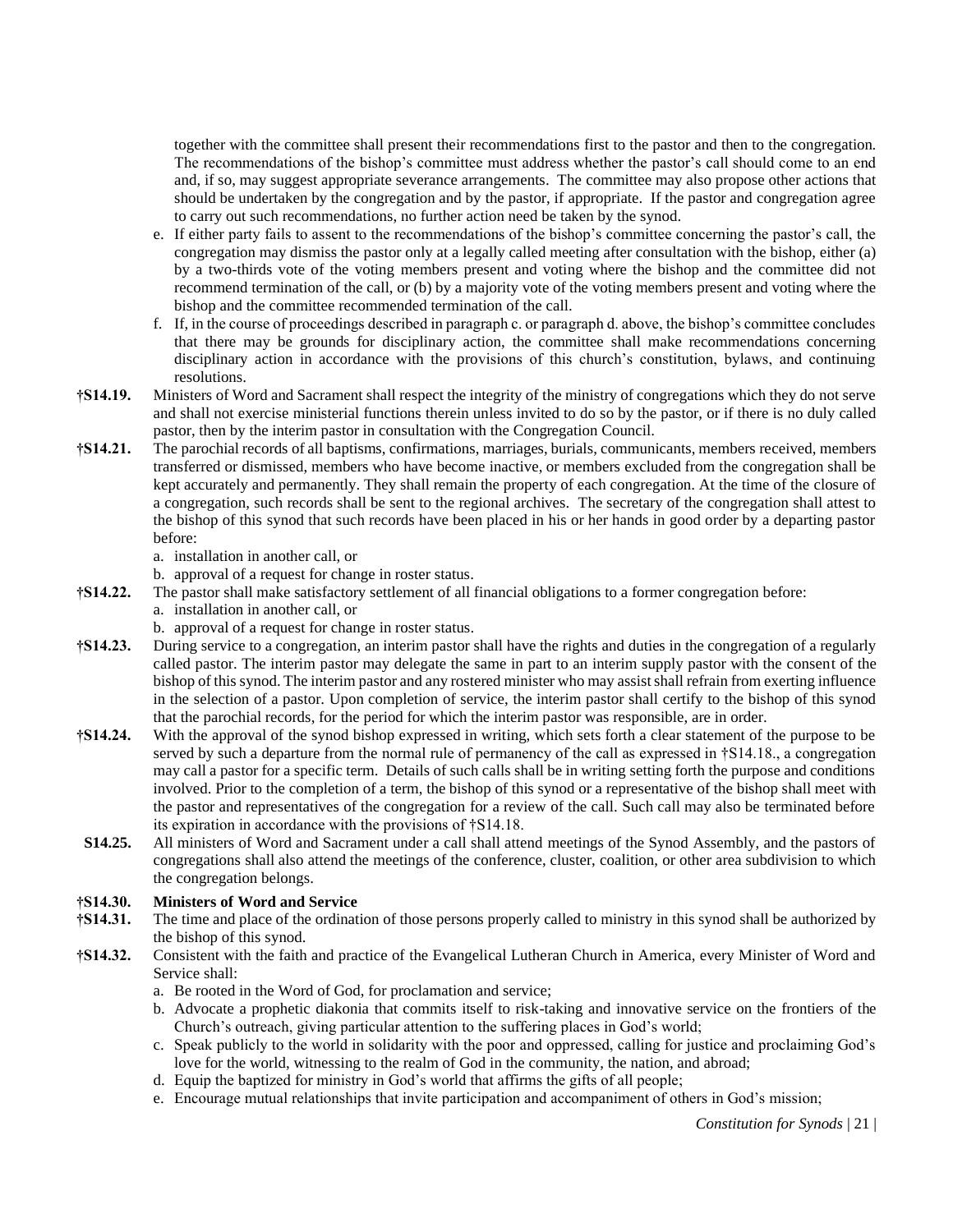- f. Practice stewardship that respects God's gift of time, talents, and resources;
- g. Be grounded in a gathered community for ongoing diaconal formation;
- h. Share knowledge of this church and its wider ministry of the gospel, and advocate for the work of all expressions of this church; and
- i. Identify and encourage qualified persons to prepare for ministry of the gospel.
- **S14.33.** The minister of Word and Service shall become a member of the congregation upon receipt and acceptance of the letter of call. In a parish of multiple congregations, the minister of Word and Service shall hold membership in one of the congregations.
- **S14.34.** Each minister of Word and Service on the roster of this synod shall submit a report of his or her ministry to the bishop of the synod at least 90 days prior to each regular meeting of the Synod Assembly.
- **†S14.41.** When a congregation of this church desires to call a minister of Word and Service or a candidate for the ministry of Word and Service of this church:
	- a. Each congregation of this synod shall consult the bishop of this synod before taking any steps leading to the extending of a call to a prospective minister of Word and Service.
	- b. For issuance of a letter of call to a minister of Word and Service or candidate by a congregation of this synod in accord with ELCA constitutional provision 7.71., a two-thirds vote shall be required of members of the congregation present and voting at a meeting regularly called for the purpose of issuing such a call.
	- c. When the congregation has voted to issue a call to a prospective minister of Word and Service , the letter of call shall be submitted to the bishop of this synod for the bishop's signature.
- **S14.42.** No minister of Word and Service shall accept a call without first conferring with the bishop of this synod. A minister of Word and Service shall respond with an answer of acceptance or declination to a letter of call within 30 days of receipt of such call. In exceptional circumstances with the approval of the bishop of this synod and the president of the Congregation Council of the congregation issuing the call, an additional 15 days may be granted to respond to a letter of call.
- **†S14.43.** The provisions for termination of the mutual relationship between a minister of Word and Service and a congregation shall be as follows:
	- a. The call of a congregation, when accepted by a minister of Word and Service, shall constitute a continuing mutual relationship and commitment which shall be terminated only by the deacon's death or, following consultation with the synod bishop, for the following reasons:
		- 1) mutual agreement to terminate the call or the completion of a call for a specific term;
		- 2) resignation of the minister of Word and Service, which shall become effective, unless otherwise agreed, no later than 30 days after the date on which it was submitted;
		- 3) inability to conduct the office effectively in that congregation in view of local conditions;
		- 4) physical disability or mental incapacity of the minister of Word and Service;
		- 5) suspension of the minister of Word and Service through discipline for more than three months;
		- 6) resignation or removal of the minister of Word and Service from the roster of Ministers of Word and Service of this church;
		- 7) termination of the relationship between this church and the congregation;
		- 8) dissolution of the congregation or the termination of a parish arrangement; or
		- 9) suspension of the congregation through discipline for more than six months.
	- b. When allegations of physical disability or mental incapacity of the minister of Word and Service under paragraph a.4) above, or ineffective conduct of the ministry of Word and Service under paragraph a.3) above, have come to the attention of the bishop of this synod,
		- 1) the bishop in his or her sole discretion may investigate such conditions personally together with a committee of two rostered ministers and one layperson, or
		- 2) when such allegations have been brought to the synod's attention by an official recital of allegations by the Congregation Council or by a petition signed by at least one-third of the voting members of the congregation, the bishop personally shall investigate such conditions together with a committee of two rostered ministers and one layperson.
	- c. In case of alleged physical disability or mental incapacity under paragraph a.4) above, the bishop's committee shall obtain and document competent medical opinion concerning the minister of Word and Service's condition. When a disability or incapacity is evident to the committee, the bishop of this synod may declare the position vacant. When the position is declared vacant, the Synod Council shall list the deacon on the roster of Ministers of Word and Service with disability status. Upon removal of the disability and restoration of the minister of Word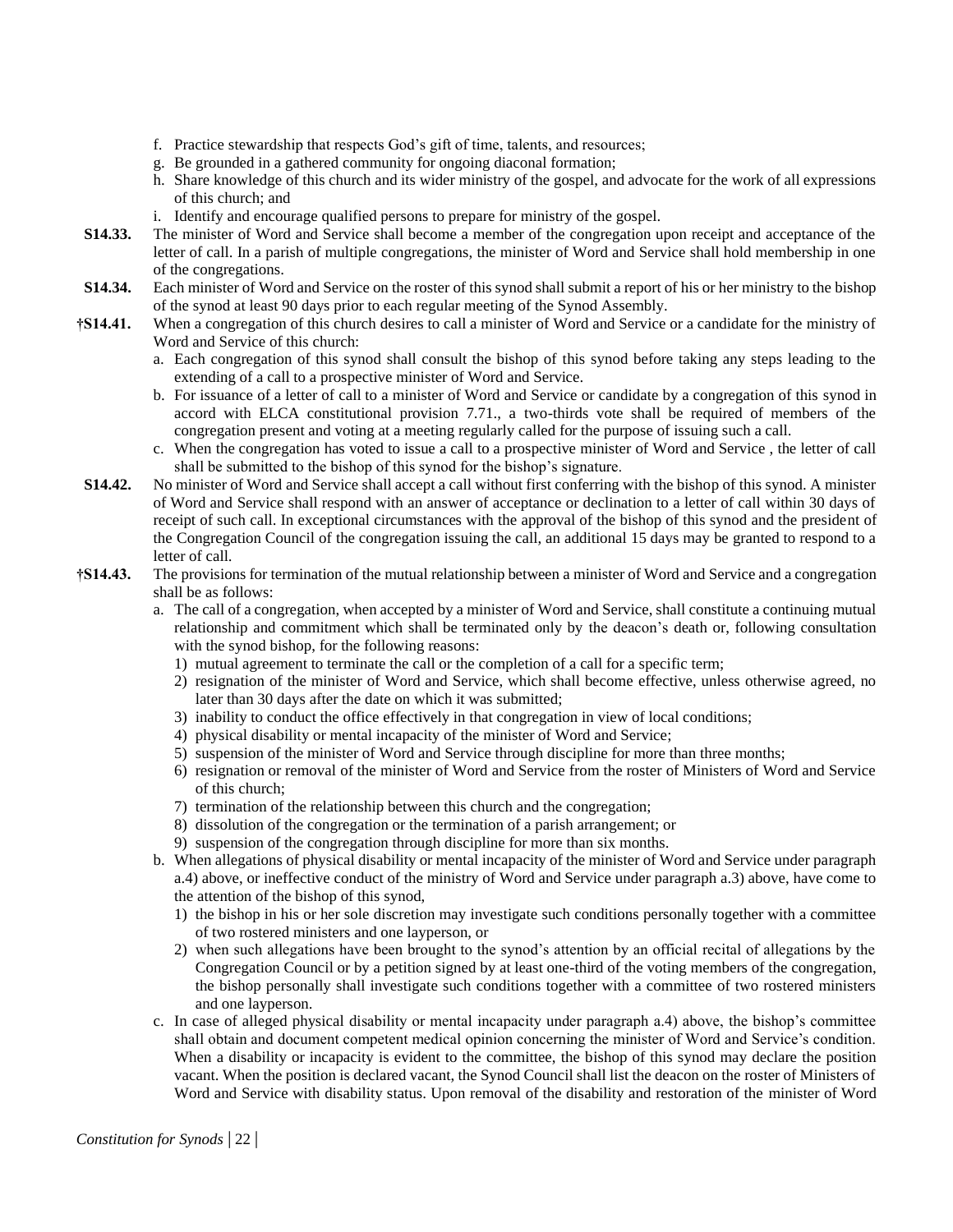and Service to health, the bishop shall take steps to enable the minister of Word and Service to resume the ministry, either in the congregation last served or in another appropriate call.

- d. In the case of alleged local difficulties that imperil the effective functioning of the congregation under paragraph a.3) above, the bishop's committee shall endeavor to hear from all concerned persons, after which the bishop together with the committee shall present their recommendations first to the minister of Word and Service and then to the congregation. The recommendations of the bishop's committee address whether the minister of Word and Service's call should come to an end and, if so, may suggest appropriate severance arrangements. The committee may also propose other actions that should be undertaken by the congregation and by the minister of Word and Service, if appropriate. If the minister of Word and Service and congregation agree to carry out such recommendations, no further action need be taken by the synod.
- e. If either party fails to assent to the recommendations of the bishop's committee concerning the minister of Word and Service's call, the congregation may dismiss the minister of Word and Service only at a legally called meeting after consultation with the bishop, either (a) by a two-thirds vote of the voting members present and voting where the bishop and the committee did not recommend termination of the call, or (b) by a majority vote of the voting members present and voting where the bishop and the committee recommended termination of the call.
- f. If, in the course of proceedings described in paragraph c. or paragraph d. above, the bishop's committee concludes that there may be grounds for disciplinary action, the committee shall make recommendations concerning disciplinary action in accordance with the provisions of this church's constitution, bylaws, and continuing resolutions.
- **†S14.44.** Ministers of Word and Service shall respect the integrity of the ministry of congregations which they do not serve and shall not exercise ministerial functions therein unless invited to do so by the Congregation Council.
- **†S14.45.** The minister of Word and Service shall make satisfactory settlement of all financial obligations to a former congregation before:
	- a. installation in another call, or
	- b. approval of a request for change in roster status.
- **†S14.46.** With the approval of the synod bishop expressed in writing, which sets forth a clear statement of the purpose to be served by such a departure from the normal rule of permanency of the call as expressed in  $\ddagger$ S14.43., a congregation may call a minister of Word and Service for a specific term. Details of such calls shall be in writing setting forth the purpose and conditions involved. Prior to the completion of a term, the bishop of this synod or a representative of the bishop shall meet with the minister of Word and Service and representatives of the congregation for a review of the call. Such call may also be terminated before its expiration in accordance with the provisions of †S14.43.
- **S14.47.** All ministers of Word and Service under a call shall attend meetings of the Synod Assembly, and the ministers of Word and Service of congregations shall also attend the meetings of the conference, cluster, coalition, or other area subdivision to which the congregation belongs.

#### **Chapter 15. FINANCIAL MATTERS**

- **†S15.01.** The fiscal year of this synod shall be February 1 through January 31.
- **†S15.11.** Since the congregations, synods, and churchwide organization are interdependent expressions that share in God's mission, all share in the responsibility to develop, implement, and strengthen the financial support of the whole church. The gifts and offerings of the members of the Evangelical Lutheran Church in America are given to support all parts of this church, the unity of this church should be evidenced in determining each part's share of the gifts and offerings. Therefore:
	- a. The mission of this church beyond the congregation is to be supported by such a proportionate share of each congregation's annual budget as each congregation determines. This synod shall develop guidelines for determining "proportionate share," and shall consult with congregational leaders to assist each congregation in making its determination.
	- b. This synod shall receive the proportionate share of the mission support from its congregations, and shall transmit that percentage or amount of each congregation's mission support as determined in consultation with the churchwide organization and approved by the Synod Assembly as part of its budget consideration.
	- c. Should the Synod Assembly not approve the proportionate share of mission support determined in consultation with the churchwide organization, a new consultation with the churchwide organization shall take place. The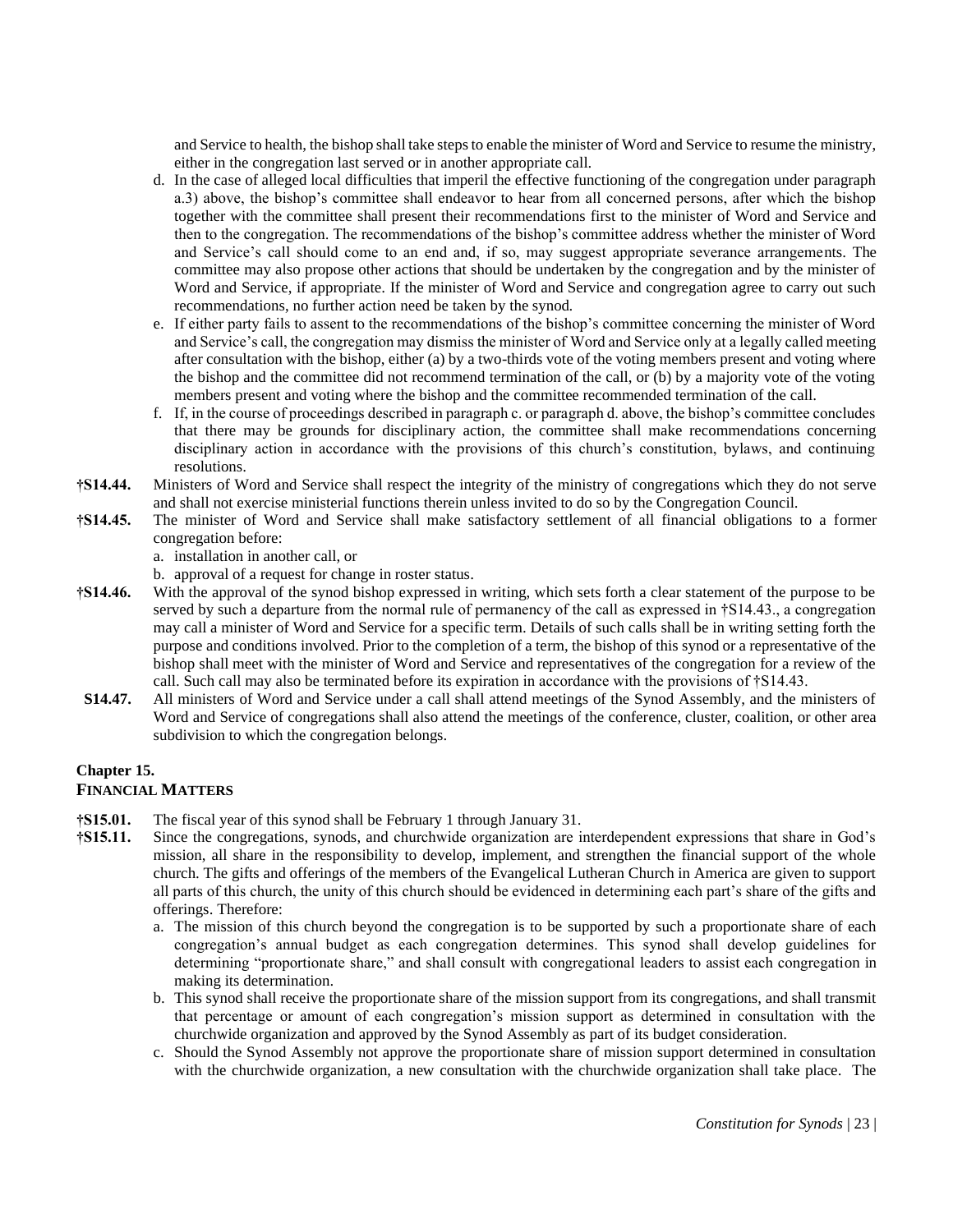Synod Council is authorized to amend the budget adopted by the Synod Assembly to reflect the results of this consultation.

- **†S15.12.** The annual budget of this synod shall reflect the entire range of its own activities and its commitment to supportive funding with other synods and the churchwide organization.
- **S15.13.** On the basis of estimated income, the Synod Council shall authorize expenditures within the budget for the fiscal year. Expenditure authorizations shall be subject to revision, in light of changing conditions, by the Synod Council.
- **S15.14.** Except when such procedure would jeopardize current operations, a reserve amounting to no more than 16 percent of the sum of the amounts scheduled in the next year's budget for regular distribution to synod causes shall be carried forward annually for disbursement in the following year in the interest of making possible a more even flow of income to such causes. The exact number of dollars to be held in reserve shall be determined by the Synod Council.
- **S15.21.** No appeal to congregations of this or any other synod of the Evangelical Lutheran Church in America for the raising of funds shall be conducted by congregations or organizations related to or affiliated with this synod without the consent of the Synod Assembly or the Synod Council.
- **†S15.31.** This synod shall arrange to have an annual audit of its financial records conducted by a certified public accountant firm recommended by the synod Audit Committee and approved by the Synod Council. The audited annual financial report shall be submitted by this synod to the churchwide Office of the Treasurer and to the congregations of this synod. The financial reports shall be in the format approved from time to time by the churchwide Office of the Treasurer.
- **†S15.32.** This synod shall maintain adequate, continuous insurance coverage in accordance with standards recommended by the churchwide organization. Insurance programs offered or endorsed by the churchwide organization shall be deemed to fulfill this obligation.

#### **Chapter 16. INDEMNIFICATION**

- **†S16.01.** Subject to the limitations and duties imposed by law, each person who is or was made or threatened to be made a party to any proceeding by reason of the present or former capacity of that person as a Synod Council member, officer, employee, or committee member of this synod shall be indemnified against all costs and expenses incurred by that person in connection with the proceeding. Indemnification of any person by reason of that person's capacity as a director, officer, employee, or committee member of any other organization, regardless of its form or relationship to this synod, is subject to the provisions of section †S16.02.
	- a. The term "proceeding" means a threatened, pending, or completed lawsuit, whether civil or criminal, an administrative or investigative matter, arbitration, mediation, alternative dispute resolution, or any other similar legal or governmental action. Except as otherwise required by law, the term "proceeding" does not include (a) any action by this synod against the individual seeking indemnification, or (b) subject to †S16.04., a disciplinary hearing or related process described in Chapter 20 of the *Constitution, Bylaws, and Continuing Resolutions of the Evangelical Lutheran Church in America*.
	- b. The term "indemnification" includes reimbursement and advances of costs and expenses for judgments, penalties, fines, settlements, excise taxes, reasonable attorneys' fees, disbursements, and similar required expenditures.
- **†S16.02.** Whenever a person who, while a Synod Council member, officer, committee member, or employee of this synod, is or was serving at the request of this synod as (or whose duties in that position involve or involved service in the capacity of) a director, officer, partner, trustee, employee, or agent of another organization, is or was made or threatened to be made a party to a proceeding by reason of such capacity, then such person shall be entitled to indemnification only if (a) the Synod Council has established a process for determining whether a person serving in the capacity described in this section shall be entitled to indemnification in any specific case, and (b) that process has been applied in making a specific determination that such person is entitled to indemnification.
- **†S16.03.** This synod may purchase and maintain insurance on behalf of itself or any person entitled to indemnification pursuant to this chapter against any liability asserted against and incurred by this synod or by such other person in or arising from a capacity described in section †S16.01. or section †S16.02.
- **†S16.04.** When written charges against a rostered minister of this church are made in disciplinary proceedings under Chapter 20 of the *Constitution, Bylaws, and Continuing Resolutions of the Evangelical Lutheran Church in America* by the synod bishop or when written charges against a congregation are made in disciplinary proceedings by the Synod Council or the synod bishop, and the discipline hearing committee determines that no discipline shall be imposed, then if such determination is not reversed or set aside on appeal, indemnification shall be made by the synod to the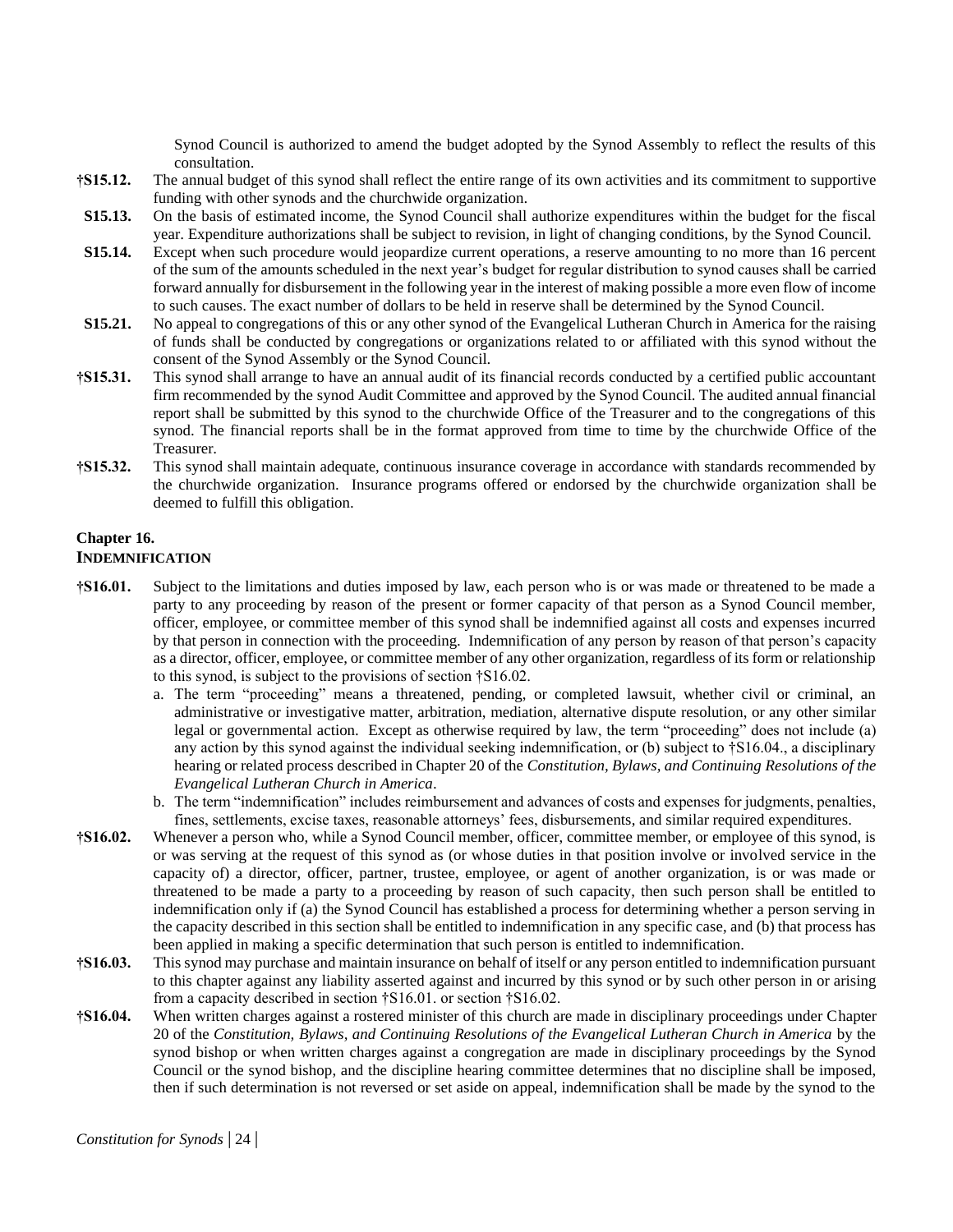accused for reasonable attorney's fees and other reasonable expenses related to the defense of the charges. The determination of the reasonableness of such fees and expenses shall be decided by the Synod Council.

#### **Chapter 17. CONSULTATION AND ADJUDICATION**

- **†S17.01.** The synod bishop and the Executive Committee of the Synod Council shall be available to give counsel when disputes arise within this synod.
- **†S17.02.** The synod bishop and the Executive Committee of the Synod Council shall receive expressions of concern from rostered ministers of this church, congregations, and organizations within this synod; provide a forum in which the parties concerned can seek to work out matters causing distress or conflict; and make appropriate recommendations for their resolution. When a concern relates directly to the synod bishop, the synod vice president will lead the Executive Committee's efforts at resolving the matter. When the matter at issue cannot be resolved in this manner, applicable procedures for investigation, decision, appeal, and adjudication shall be followed. Allegations or charges that could lead to the discipline of a rostered minister of this church shall not be addressed by the Executive Committee but shall be resolved through the disciplinary process set forth in the *Constitution, Bylaws, and Continuing Resolutions of the Evangelical Lutheran Church in America*.
- **†S17.03.** When there is disagreement between or among congregations of this synod on a substantive issue that cannot be resolved by the parties, the council of an affected congregation may petition the synod bishop for a consultation after informing the other affected congregation(s) of its intent to do so. If this consultation fails to resolve the issue, the bishop shall refer the matter to the Consultation Committee of the synod, which shall undertake efforts to find an appropriate solution. If the Consultation Committee's efforts fail to resolve the issue(s), the entire matter shall be referred to the Synod Council for adjudication by whatever process the council deems necessary. The decision of the Synod Council shall be final.
- **†S17.04.** When conferences, clusters, coalitions, or area subdivisions of this synod have a disagreement on a substantive issue that they cannot resolve, the aggrieved party or parities may petition the synod bishop and the Executive Committee of the Synod Council requesting a consultation after informing the other affected parties of their intent to do so. In this case the decision of the Executive Committee shall prevail, except that, upon the motion of a member of the Synod Council, the decision shall be referred to the Synod Council for final action.

#### **†S17.10. Adjudication in a Congregation**

**†S17.11.** When there is disagreement between or among factions within a congregation on a substantive issue which cannot be resolved by the parties, members of the congregation may petition the synod bishop for consultation after informing the president of the Congregation Council of their intent to do so. The synod bishop shall seek a timely resolution of the dispute. If the issue relates directly to the pastor, the bishop may begin the process in †S14.18.d. In all other matters, if the bishop's consultation fails to resolve the issue, the bishop shall refer the matter to the Consultation Committee of the synod, which shall undertake efforts to find an appropriate solution. If the Consultation Committee's efforts fail to resolve the dispute, the entire matter shall be referred to the Synod Council for adjudication by whatever process the council deems necessary. The Synod Council's decision shall be final.

#### **Chapter 18.**

#### **AMENDMENTS, BYLAWS, AND CONTINUING RESOLUTIONS**

#### **†S18.10. Amendments to Constitution**

- **†S18.11.** Certain sections of this constitution incorporate and record therein required provisions of the constitution and bylaws of this church. If such provisions are amended by the Churchwide Assembly, corresponding amendments shall be introduced at once into this constitution by the secretary of this synod upon receipt of formal certification thereof from the secretary of the Evangelical Lutheran Church in America.
- **†S18.12.** Whenever the secretary of the Evangelical Lutheran Church in America officially informs this synod that the Churchwide Assembly has amended the *Constitution for Synods*, this constitution may be amended to reflect any such amendment by a majority vote at any subsequent meeting of the Synod Assembly without presentation at a prior Synod Assembly. An amendment that is identical to a provision of the *Constitution for Synods* shall be deemed to have been ratified upon its adoption by this synod. The Church Council, through the secretary of this church, shall be given prompt notification of its adoption.
- **†S18.13.** Other amendments to this constitution may be adopted by this synod through either of the following procedures: